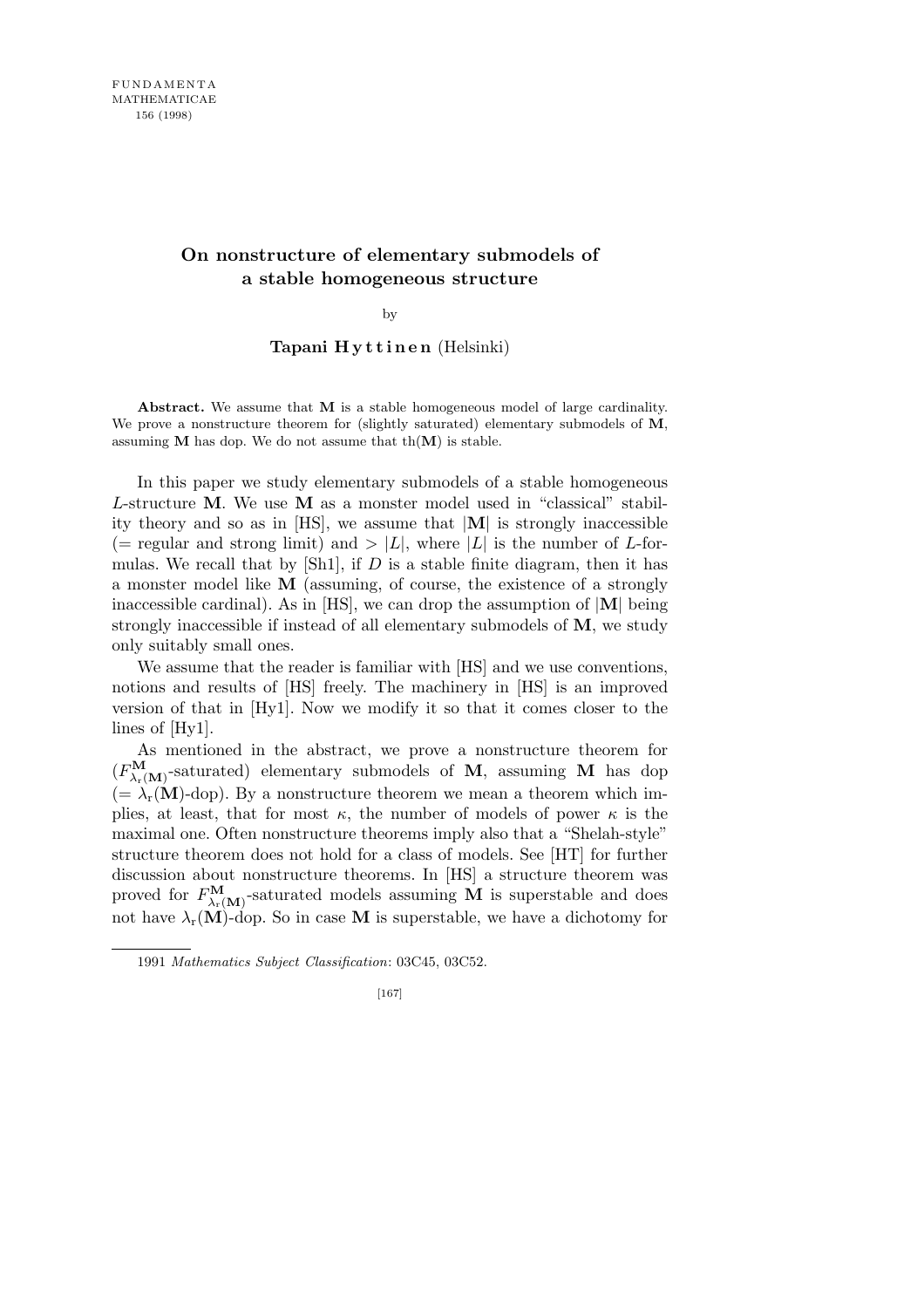$F_{\lambda_r(M)}^{\mathbf{M}}$ -saturated models, i.e. we have a simple property which determines when  $F_{\lambda_r(M)}^{\mathbf{M}}$ -saturated models have a structure theorem.

We concentrate on the model theory side of the nonstructure theorem. There is well-developed combinatorics that gives nonstructure theorems as soon as certain model-theoretic results are proved.

**1. Basic notions and their properties.** By a *model* we mean an elementary submodel of **M** of cardinality  $\langle |M|$ ; we write A, B and so on for these. Similarly by a *set* we mean a subset of **M** of cardinality *< |***M***|* and we write *A*, *B* and so on for these. We will not distinguish elements from finite sequences, so by  $a, b, c$  etc. we mean finite sequences (of elements of **M**) and we write  $a ∪ A$  and  $a ∈ A$  instead of rng( $a) ∪ A$  and rng( $a) ⊆ A$ . For infinite sequences, we will write  $\bar{a}$ ,  $\bar{b}$  and so on. By  $\lambda(\mathbf{M})$  we mean the least cardinal in which **M** is stable.  $\lambda_r(\mathbf{M})$  is the least regular cardinal  $\geq \lambda(\mathbf{M})$ . By an *automorphism* we mean an automorphism of **M**.

Next we repeat some definitions and results from [Hy1] and [HS].

We say that a type  $p(x)$  over *A* is *complete* if for all  $\phi(x, a)$ ,  $a \in A$ , either  $\phi(x, a) \in p$  or  $\neg \phi(x, a) \in p$ . We say that a type *p* over **M** is **M**-*consistent* if it is realized in **M**. We write  $S(A)$  for the set of all complete **M**-consistent types over *A*.

We say that a set  $A \subseteq \mathbf{M}$  is  $F_{\kappa}^{\mathbf{M}}$ -*saturated* if any **M**-consistent type over a subset of *A* of power  $\lt \kappa$  is realized in *A*. Notice that if *A* is  $F^{\mathbf{M}}_{\omega}$ -saturated, then it is an elementary submodel of **M**.

1.1. Lemma ([Hy1]). *Assume that p is a complete type over A. If p is not* **M***-consistent, then there is a finite set*  $B \subseteq A$  *such that*  $p \nvert B$  *is not* **M***-consistent.*

P r o o f. Immediate by homogeneity of **M**.

1.2. DEFINITION. (i) ([Sh2]) We say that  $p \in S(A)$  *splits over*  $B \subseteq A$  if for some  $\phi(x, y)$  and  $b, c \in A$  with  $t(b, B) = t(c, B)$  we have  $\phi(x, b) \in p$  and  $\neg \phi(x, c) \in p$ .

(ii) ([Hy1]) We say that *A* is *free from C over B*, *A*  $\downarrow$ <sub>*B</sub> C*, if for all (finite</sub> sequences)  $a \in A$  and  $c \in C$  there is  $D \subseteq B$  of power  $\langle \lambda | M \rangle$  such that  $t(a, B \cup c)$  does not split over *D*.

Notice that this independence notion differs from the one defined in [HS], but as proved there, over  $F_{\lambda(\mathbf{M})}^{\mathbf{M}}$ -saturated models they are equivalent. Below we list some of the basic properties of this independence notion.

1.3. LEMMA ([Hy1]). (i) *There are no*  $A_i$ ,  $i < \lambda(M)$ , and a such that for *all*  $i < j < \lambda(M)$ ,  $A_i \subseteq A_j$  and  $a \not|_{A_i} A_j$ .

(ii) *For all a and A*, *there is*  $B \subseteq A$  *of power*  $\lt \lambda(M)$  *such that*  $t(a, A)$ *does not split over B. In particular, a*  $\downarrow$ <sup>*A*</sup>*A.*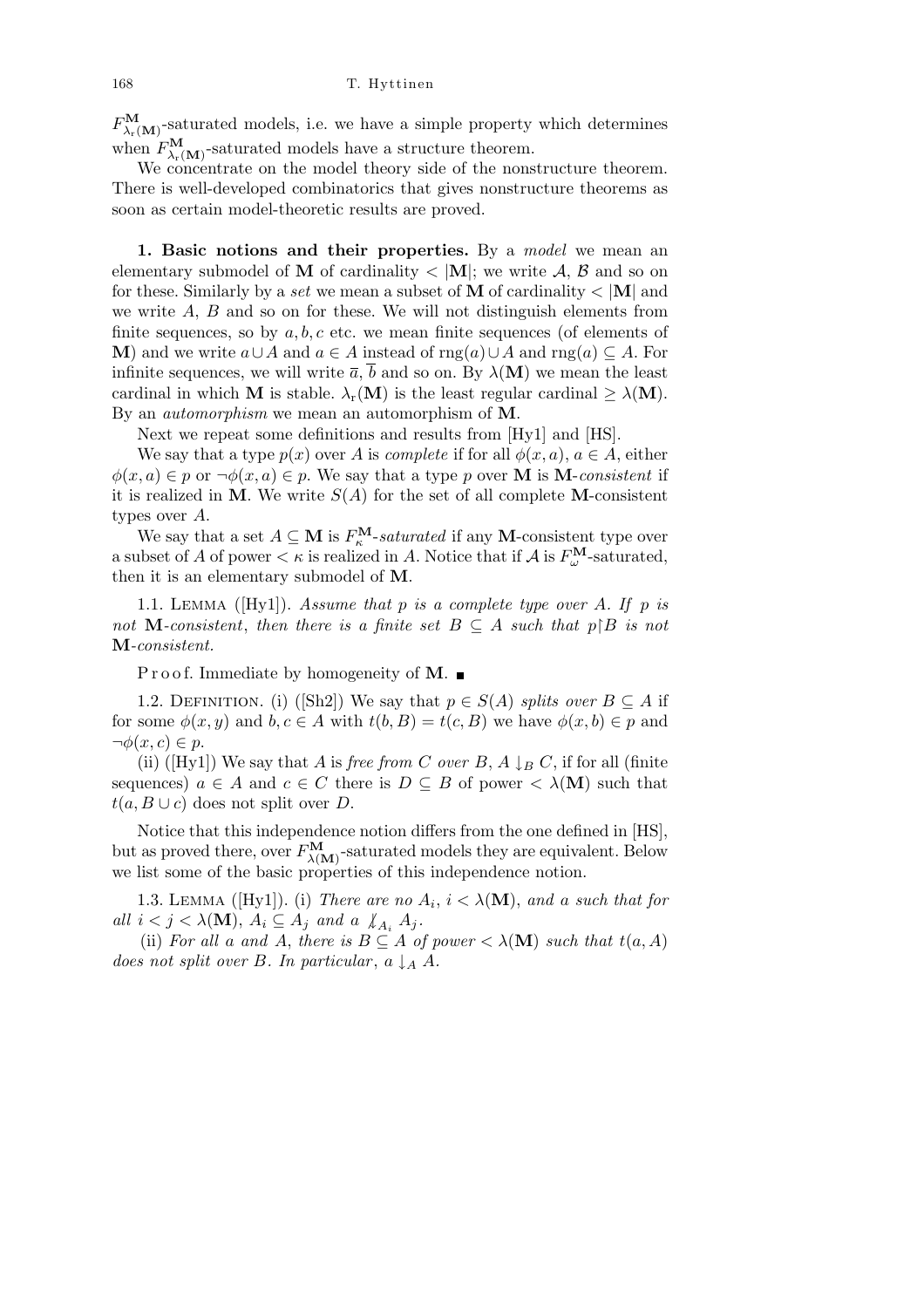(iii) If  $a \downarrow_B A$ ,  $B \subseteq B' \subseteq A' \subseteq A$  and  $B' - B$  is finite, then  $a \downarrow_{B'} A'$ .

P r o o f. (i) As [Sh2], I, Lemma 2.7. (ii) Immediate by (i). (iii) Easy.  $\blacksquare$ 

1.4. DEFINITION. We say that  $t(a, A)$  is *stationary* if for all  $C \supseteq A$  and *b, c* the following holds: if  $t(b, A) = t(c, A) = t(a, A), b \downarrow_A C$  and  $c \downarrow_A C$ then  $t(b, C) = t(c, C)$ .

1.5. LEMMA ([Hy1]). If  $\mathcal A$  is  $F_{\lambda(\mathbf{M})}^{\mathbf{M}}$ -saturated then  $t(a, \mathcal A)$  is stationary.

Proof. Assume not. Let *b*, *c* and *C* exemplify this. Choose  $d \in C$  and  $A \subseteq \mathcal{A}$  of power  $\langle \lambda(\mathbf{M}) \rangle$  such that  $t(b, A \cup d) \neq t(c, A \cup d)$  and neither *t*(*b*, *A*∪ *d*) nor *t*(*b*, *A*∪ *d*) splits over *A*. Let *d*<sup> $\prime$ </sup> ∈ *A* be such that *t*(*d*<sup> $\prime$ </sup>, *A*) =  $t(d, A)$ . Then  $t(b, A \cup d') \neq t(c, A \cup d')$ , a contradiction.

1.6. THEOREM ([Hy1]). *Assume*  $\mathcal{A}$  *is*  $F_{\lambda(\mathbf{M})}^{\mathbf{M}}$ -saturated and  $t(a, \mathcal{A})$  does *not split over*  $A \subseteq \mathcal{A}$  *of power*  $\lt \lambda(\mathbf{M})$ *. Then for all*  $B \supseteq \mathcal{A}$  *there is b such that*  $t(b, \mathcal{A}) = t(a, \mathcal{A})$  *and*  $t(b, B)$  *does not split over A.* 

P r o o f. We define a type *p* over *B* so that  $\phi(x, c) \in p$  if there is  $d \in A$ such that  $t(d, A) = t(c, A)$  and  $\mathbf{M} \models \phi(a, d)$ . By Lemma 1.1, it is easy to see that *p*  $\in$  *S*(*B*). ■

1.7. COROLLARY ([Hy1]). (i) If a  $\downarrow$  A *B* and A is  $F_{\lambda(M)}^{\mathbf{M}}$ -saturated, then *there is*  $C \subseteq A$  *of power*  $\lt \lambda(M)$  *such that*  $t(a, A \cup B)$  *does not split over*  $C$ *.* 

(ii) *Assume A is*  $F_{\lambda(\mathbf{M})}^{\mathbf{M}}$ -saturated,  $A \supseteq A$  *and*  $C \downarrow_{\mathcal{A}} A$ *. Then for all*  $B \supseteq A$ , *there is D such that*  $t(D, A) = t(C, A)$  *and*  $D \downarrow_{A} B$ *.* 

(iii) Assume  $\mathcal{B} \subseteq B' \subseteq A' \subseteq A$  and  $\mathcal{B}$  is  $F_{\lambda(\mathbf{M})}^{\mathbf{M}}$ -saturated. If a  $\downarrow_{\mathcal{B}} A$  then  $a \downarrow_{B'} A'$ .

(iv) *Assume*  $A \subseteq B$  *are*  $F_{\lambda(M)}^{\mathbf{M}}$ -saturated. Then a  $\downarrow_{\mathcal{A}} B$  and a  $\downarrow_{\mathcal{B}} C$  *iff a*  $\downarrow$ <sup>*A*</sup> *B* ∪ *C.* 

P r o o f. (i) By Lemma 1.3(ii) and Theorem 1.6, choose *b* so that  $t(b, A)$  $t(a, \mathcal{A})$  and  $t(b, \mathcal{A} \cup B)$  does not split over some  $C \subseteq \mathcal{A}$  of power  $\langle \lambda(\mathbf{M}) \rangle$ . By stationarity,  $t(a, A \cup B) = t(b, A \cup B)$ .

(ii) Immediate by (i), Theorem 1.6 and stationarity.

(iii) Immediate by (i).

(iv) From right to left, this follows from (iii). For the other direction, choose *b* so that  $t(b, \mathcal{B}) = t(a, \mathcal{B})$  and  $b \downarrow_{\mathcal{A}} \mathcal{B} \cup C$ . By (iii),  $b \downarrow_{\mathcal{B}} C$  and so by stationarity,  $t(a, \mathcal{B} \cup C) = t(b, \mathcal{B} \cup C)$ .

1.8. LEMMA ([Hy1]).  $a \downarrow_A B$  and  $b \downarrow_{A \cup a} B$  *iff*  $a \cup b \downarrow_A B$ .

Proof. From right to left this is easy. We prove the other direction: Assume not. Choose  $c \in B$  so that  $a \cup b \nmid A \subset C$  c. Choose  $A' \subseteq A$  of power  $< \lambda(M)$  such that

(i)  $t(a, A \cup c)$  does not split over  $A'$ ,

(ii)  $t(b, A \cup a \cup c)$  does not split over  $A' \cup a$ .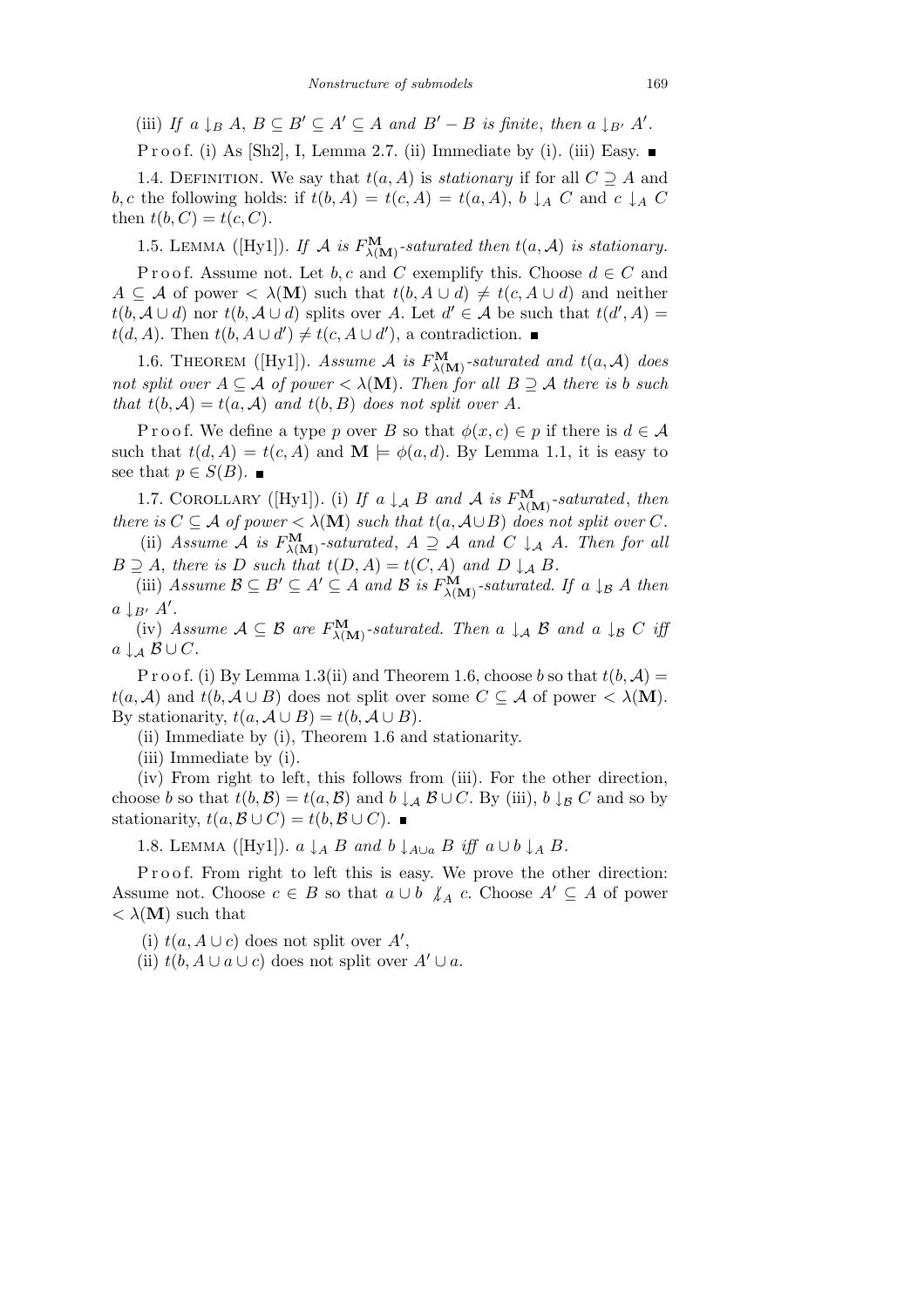Then we can find  $e, f \in A \cup c$  and  $\phi(x, y, z)$  such that  $t(e, A') = t(f, A')$  and

(\*)  

$$
\mathbf{M} \models \phi(a, b, e) \land \neg \phi(a, b, f).
$$

By (i),  $t(e, A' ∪ a) = t(f, A' ∪ a)$ . But this and (\*) contradict (ii). ■

1.9. LEMMA. If  $I = (I, <)$  is a linear order and  $\{a_i \mid i \in I\}$  is infinite *and order indiscernible over A*, *then it is indiscernible over A.*

Proof. Assume not. By Lemma 1.1, we can assume  $(I, \leq)$  is a dense linear order of power  $> \lambda(M)$  (without endpoints), with a dense subset of power  $\lambda(\mathbf{M})$ . As in the classical proof we get a contradiction with  $\lambda(\mathbf{M})$ stability of **M**.

1.10. THEOREM ([Hy1]). *Assume A is*  $F_{\lambda}^{\mathbf{M}}$ -saturated. Then a  $\downarrow$  *A b iff*  $b \downarrow_{\mathcal{A}} a$ .

Proof. Assume not. Choose *a* and *b* so that  $a \downarrow_{\mathcal{A}} b$  and  $b \not\downarrow_{\mathcal{A}} a$ . For all  $i < \omega$ , choose  $a_i$  and  $b_i$  so that  $t(a_i \cup b_i, \mathcal{A}) = t(a \cup b, \mathcal{A})$  and  $a_i \cup b_i \downarrow \mathcal{A}$ *j*  $\lt_i$ *a*<sup>*j*</sup> ∪*b*<sup>*j*</sup>. Clearly  $\{a_i \cup b_i \mid i \lt \omega\}$  is infinite. By stationarity, it is easy to see that  $\{a_i \cup b_i \mid i < \omega\}$  is order indiscernible over A. By Lemma 1.9, it is indiscernible over *A*. But by stationarity, *b<sup>i</sup> ↓<sup>A</sup> a<sup>j</sup>* iff *j < i*, a contradiction.

1.11. DEFINITION. We say that  $(a_i)_{i \in I}$  is *A*-*independent* if for all  $i \in I$ ,  $a_i \downarrow_A \bigcup \{a_j \mid j \in I, j \neq i\}.$ 

1.12. LEMMA ([Hy1]). (i) If A *is*  $F_{\lambda(M)}^{\mathbf{M}}$ -saturated and for all  $i < \alpha$ ,  $a_i \downarrow A \bigcup \{a_j \mid j < i\},\$  *then*  $(a_i)_{i < \alpha}$  *is A-independent.* 

(ii) *Assume that*  $(a_i)_{i \in I}$  *is A-independent. Then for all*  $J \subseteq I$ ,

$$
\bigcup_{i \in J} a_i \downarrow_A \bigcup_{i \in I-J} a_i.
$$

P r o o f. (i) By Lemma 1.8 and Theorem 1.10, this is an easy induction on *α*.

(ii) By Lemmas 1.3(iii) and 1.8, this is an easy induction on  $|J|$ .

We define a set  $F_{\kappa}^{\mathbf{M}}$  as follows (this concept is essentially the same as (1)-isolation in [Sh1]):  $(p, A) \in F_{\kappa}^{\mathbf{M}}$  iff *p* is **M**-consistent,  $A \subseteq \text{dom}(p)$  has cardinality  $\lt \kappa$  and for all *b*,  $t(b, A) = p \upharpoonright A$  implies  $t(b, \text{dom}(p)) = p$ . If  $(p, A) \in F_{\kappa}^{\mathbf{M}}$  then we also write  $p \in F_{\kappa}^{\mathbf{M}}(A)$  and say that  $p \upharpoonright A F_{\kappa}^{\mathbf{M}}$ -isolates p.

We define an  $F_{\kappa}^{\mathbf{M}}$ -construction as in [Sh2] the general *F*-construction is defined. Also the other concepts are defined as in [Sh2]:  $A$  is  $F_{\kappa}^{\mathbf{M}}$ -primary over *A* if it is  $F_{\kappa}^{\mathbf{M}}$ -constructible over *A* and  $F_{\kappa}^{\mathbf{M}}$ -saturated. We say that an *F*<sup>M</sup><sub>*K*</sub></sub> -saturated *B* is  $F_{\kappa}^{\mathbf{M}}$ -*prime* over *A* if for all  $F_{\kappa}^{\mathbf{M}}$ -saturated  $C \supseteq A$  there is an elementary embedding from *B* to *C* which fixes *A* pointwise.  $B \supseteq A$  is *F*<sup>**M**</sup><sub>*K*</sub><sup>*-</sup></sub><i>atomic* over *A* if  $t(b, A)$  is  $F_{\kappa}^{\mathbf{M}}$ -isolated for all  $b \in B$ .</sup>

In [Sh1] the basic facts about these concepts are proved. In [Hy1] there is an alternative way to see these results.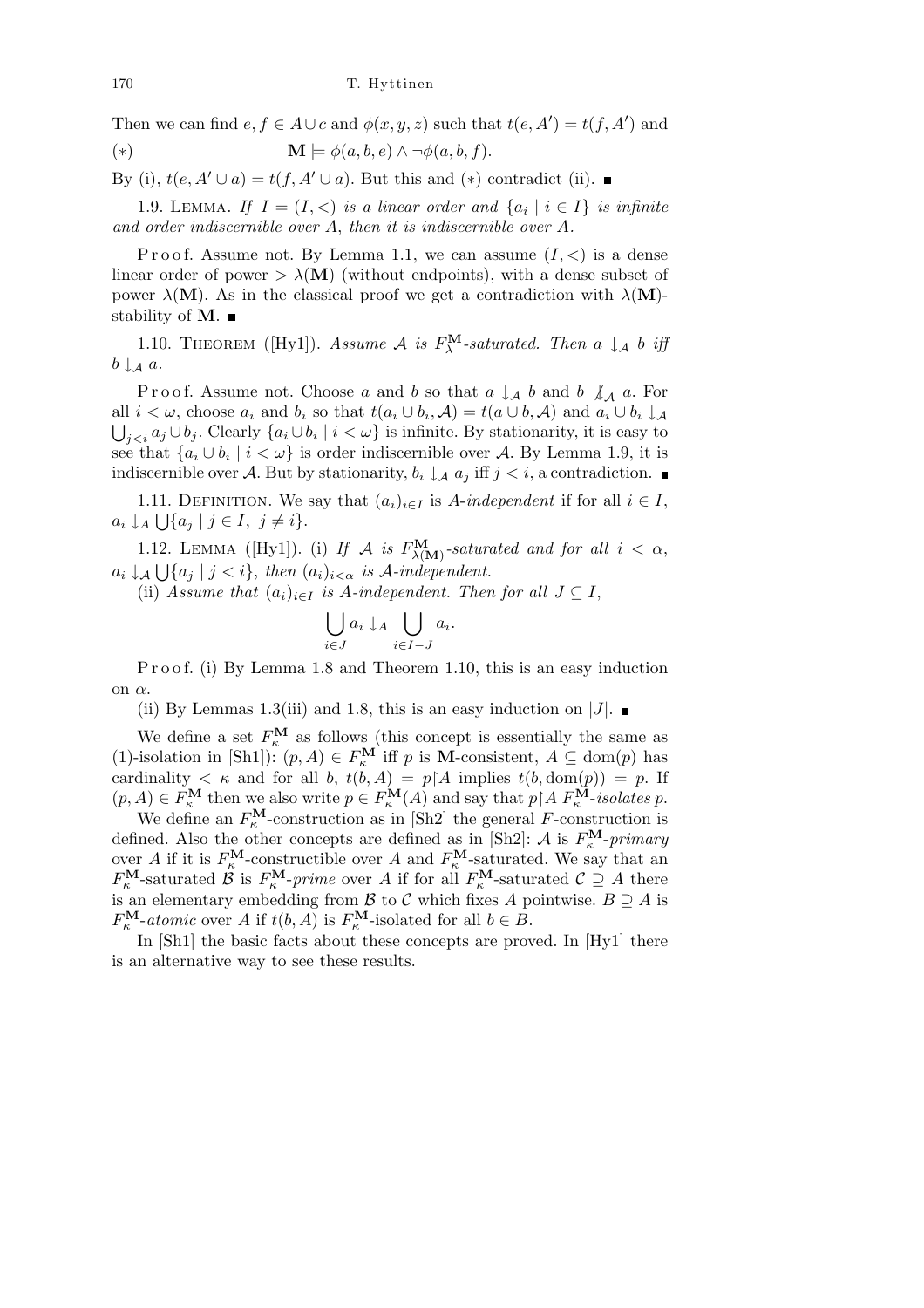1.13. THEOREM ([Sh1]).  $Assume \kappa \geq \lambda(M)$ .

(i) For all *A* there is an  $F_{\kappa}^{\mathbf{M}}$ -primary model over *A*.

(ii) If  $A$  is  $F_{\kappa}^{\mathbf{M}}$ -primary over  $A$  then it is  $F_{\kappa}^{\mathbf{M}}$ -prime over  $A$ .

(iii) *Assume*  $\kappa$  *is regular. If*  $\mathcal{A}$  *is*  $F_{\kappa}^{\mathbf{M}}$ *-primary over A then it is*  $F_{\kappa}^{\mathbf{M}}$ *atomic over A.*

(iv) *Assume κ is regular. The F***<sup>M</sup>***<sup>κ</sup> -primary model over A is unique up to isomorphism over A.*

1.14. LEMMA. Assume  $\kappa \geq \lambda(M)$  is regular and A is  $F_{\kappa}^{\mathbf{M}}$ -primary *over A.* If  $B \subseteq A$  *is of power*  $\lt \kappa$  *then A is*  $F_{\kappa}^{\mathbf{M}}$ *-primary over*  $A \cup B$ *.* 

P r o o f. As in [Hy1] we can see that  $F_{\kappa}^{\mathbf{M}}$ -isolation satisfies the axioms of general isolation notion in [Sh2]. So this lemma can be proved as [Sh2], IV, Lemma 3.6.  $\blacksquare$ 

We write  $t(a, A) \dashv B$  if  $B \subseteq A$ , and for all *b* and  $F_{\lambda(M)}^{\mathbf{M}}$ -saturated  $C \supseteq A$ if *a*  $\downarrow$ <sub>A</sub> *C* and *b*  $\downarrow$ <sub>B</sub> *C* then *a*  $\downarrow$ <sub>C</sub> *b*. We write  $t(a, A) \dashv$ <sup>*a*</sup> *B* if  $B \subseteq A$ , and for all *b*, if  $b \downarrow_B A$  then  $a \downarrow_A b$ .

1.15. LEMMA ([HS]). *If*  $\mathcal{B} \subseteq \mathcal{A}$  *are*  $F_{\lambda(M)}^{\mathbf{M}}$ -saturated and  $t(a, \mathcal{A})$   $\dashv^a \mathcal{B}$ *then*  $t(a, \mathcal{A}) \dashv \mathcal{B}$ *.* 

P r o o f. This follows easily from [HS], Lemmas 4.6 and 1.9(iv).

When we say that  $(a_i)_{i \in I}$  is indiscernible, we mean that it is also nontrivial, i.e. for  $i \neq j$ ,  $a_i \neq a_j$ .

1.16. LEMMA. Let  $I = (a_i)_{i < \alpha}, \alpha \geq \omega$ , be an indiscernible sequence *over A. Then there is an indiscernible J over A such that*  $I \subseteq J$  *and*  $|J| = |M|$ *.* 

Proof. Immediate by Lemma 1.1.  $\blacksquare$ 

1.17. LEMMA ([Sh1]). Let  $I = (a_i)_{i < \alpha}$  be an indiscernible sequence. *Then for all a and*  $\phi(x, y)$ , *either*  $X = \{i \le \alpha \mid \models \phi(a_i, a)\}$  *or*  $Y =$  $\{i < \alpha \mid \models \neg \phi(a_i, a)\}$  *is of power*  $< \lambda(M)$ *.* 

Proof. By Lemma 1.3(ii), choose  $Z \subseteq \alpha$  of power  $\langle \lambda(\mathbf{M}) \rangle$  such that *a* ↓ $\bigcup_{i \in \mathbb{Z}} a_i$  ∪*I*. Then clearly either  $X \subseteq Z$  or  $Y \subseteq Z$ .

1.18. DEFINITION ([Sh1]). Let  $I = (a_i)_{i < \alpha}$  be an indiscernible sequence,  $\alpha \geq \lambda(M)$  and *A* a set. We define a type  $Av(I, A)$  to be the set of formulas  $\phi(x, a), a \in A$ , such that  $\{i < \alpha \mid \models \neg \phi(a_i, a)\}$  is of power  $< \lambda(M)$ .

1.19. LEMMA. Let  $I = (a_i)_{i < \alpha}$  be an indiscernible sequence,  $\alpha \geq \lambda(M)$ *and A a set.*

(i) If  $(|A| + \lambda(M))^+ \leq \alpha$ , then there is  $i < \alpha$  such that  $t(a_i, A) =$  $Av(I, A)$ .

(ii) Av(*I, A*) *is M-consistent.*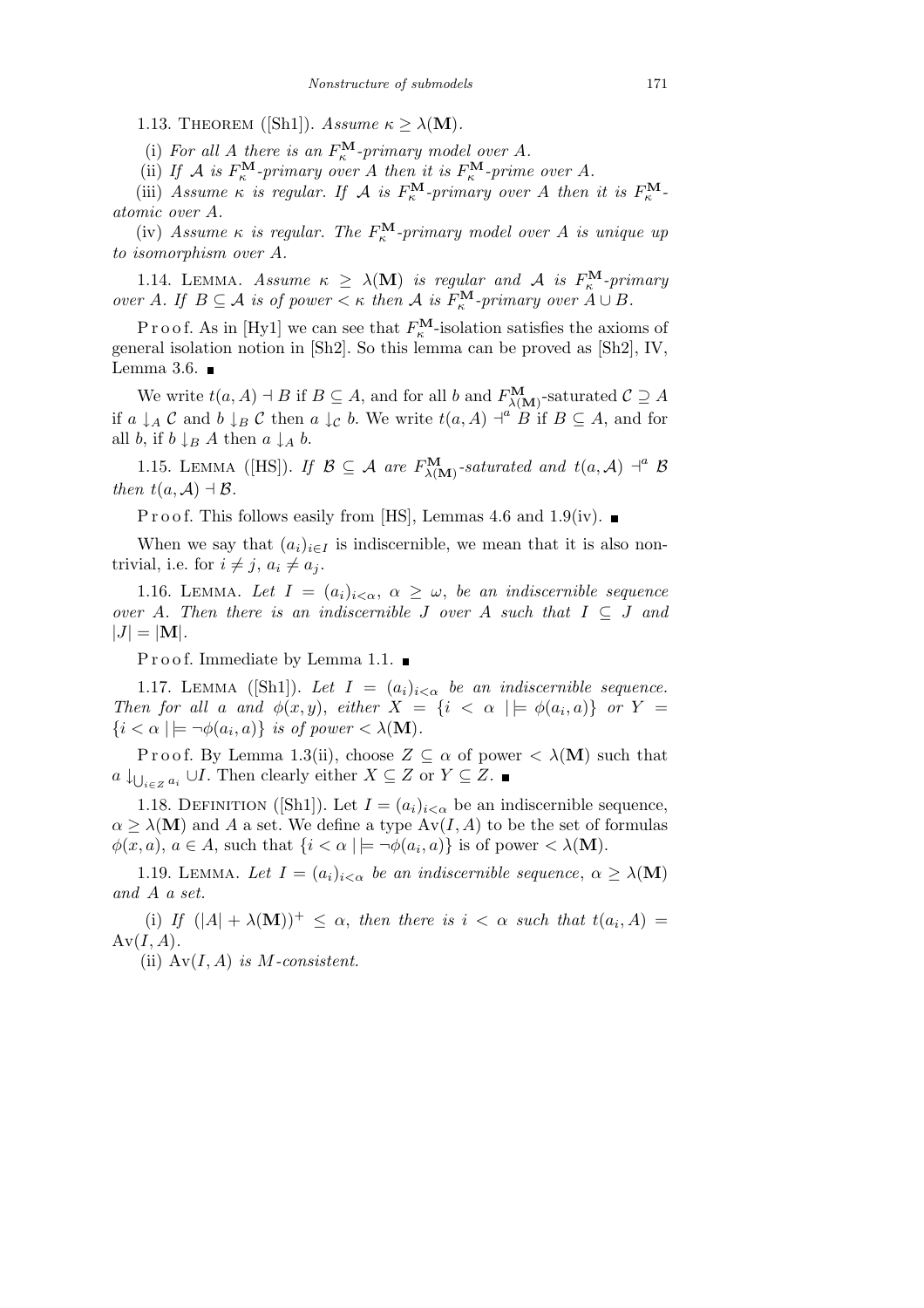(iii) *If I is indiscernible over A*, *then a realizes*  $Av(I, I \cup A)$  *iff*  $I \cup \{a\}$ *is indiscernible over A.*

(iv) If *A* is  $F_{\lambda(M)}^{\mathbf{M}}$ -saturated,  $I \subseteq A$  and a realizes  $Av(I, A)$ , then for all *b*, *a*  $\downarrow$ *A b iff a realizes* Av(*I, A* ∪ *b*).

P r o o f. (i) Follows from Lemma 1.17 by the pigeonhole principle.

(ii) Immediate by (i) and Lemma 1.16.

(iii) "*⇒*" Immediate by (i) and Lemma 1.16.

"<sup> $\leftarrow$ </sup>" Clearly if both *I* ∪ {*a*} and *I* ∪ {*b*} are indiscernible over *A* then  $t(a, A \cup I) = t(b, A \cup I)$ . So " $\Leftarrow$ " follows from " $\Rightarrow$ ".

(iv) By Theorem 1.7(ii) it is enough to prove the claim from left to right. Assume that this does not hold. Let *b* exemplify this. For  $\alpha \leq i < \alpha$  $\beta = \alpha + (\lambda(M) + |L|)^{+}$ , choose  $a_i$  so that  $t(a_i, A \cup a \cup \bigcup_{j$  $a \cup \bigcup_{j < i} a_j$ ). Let  $J = (a_i)_{i \leq \beta}$ . Then by (iii), *J* is indiscernible. Let *b*' be such that  $t(b', A) = t(b, A)$  and  $b' \downarrow_A a \cup J$ . By stationarity, we may assume that  $b = b'$ . By Corollary 1.7(i), choose  $A' \subseteq A$  of power  $\langle \lambda(\mathbf{M}) \rangle$  such that  $t(b, A \cup J \cup a)$  does not split over *A'* and  $t(a, A' \cup b) \neq Av(I, A' \cup b)$ .

By Lemma 1.17, the choice of  $\beta$  and the pigeonhole principle, we can find  $X \subseteq \beta$  of power  $\geq (\lambda(\mathbf{M}) + |L|)^+$  such that for all  $i \in X$ ,  $a_i$  realizes  $t(a, A')$ . Similarly we can see that there is  $i \in X$  such that  $t(a_i, A' \cup b) = Av(I, A' \cup b)$ . But then clearly  $t(b, A' \cup a \cup a_i)$  splits over  $A'$ , a contradiction.

1.20. LEMMA. *Assume*  $I \subseteq J \cap K$ ,  $|I| = \lambda(M)$ ,  $|K| \geq |J|^+$  *and J and K are indiscernible sequences over <i>A. Then some*  $c \in K$  *realizes*  $Av(J, A \cup J)$ *.* 

Proof. By Lemma 1.3(ii), for some  $K' \subseteq K$  with  $|K'| < |K|$ , for all finite sequences *b* of elements of *J*, there are sets  $X \subseteq K'$  and  $B \subseteq A$  of power  $\langle \lambda(\mathbf{M}) \rangle$  such that  $t(b, A \cup K)$  does not split over  $B \cup X$ . We claim that any  $c \in K - K'$  is as desired.

Assume not. Then we can find a finite sequence *b* of elements of *J − I* and sets  $X \subseteq K'$  and  $B \subseteq A$  of power  $\langle \lambda(\mathbf{M}) \rangle$  such that  $t(b, A \cup K)$  does not split over  $B \cup X$  and

(1) 
$$
t(c, B \cup b \cup Y) \neq Av(J, B \cup b \cup Y),
$$

where  $Y = X \cap I$ . Let  $a \in I - X$ . Then

$$
(2) \t t(a, B \cup X) = t(c, B \cup X)
$$

and by Lemma 1.19(iii),

(3) 
$$
t(a, B \cup b \cup Y) = Av(J, B \cup b \cup Y).
$$

Clearly (1)–(3) imply that  $t(b, A ∪ K)$  splits over  $B ∪ X$ , a contradiction. ■

The following property was introduced in [Sh2].

1.21. DEFINITION. Assume  $\kappa \geq \lambda(M)$ . We say that **M** has  $\kappa$ -*dop* if there are  $F_{\kappa}^{\mathbf{M}}$ -saturated  $\mathcal{A}_i$ ,  $i < 4$ , and  $a \notin \mathcal{A}_3$  such that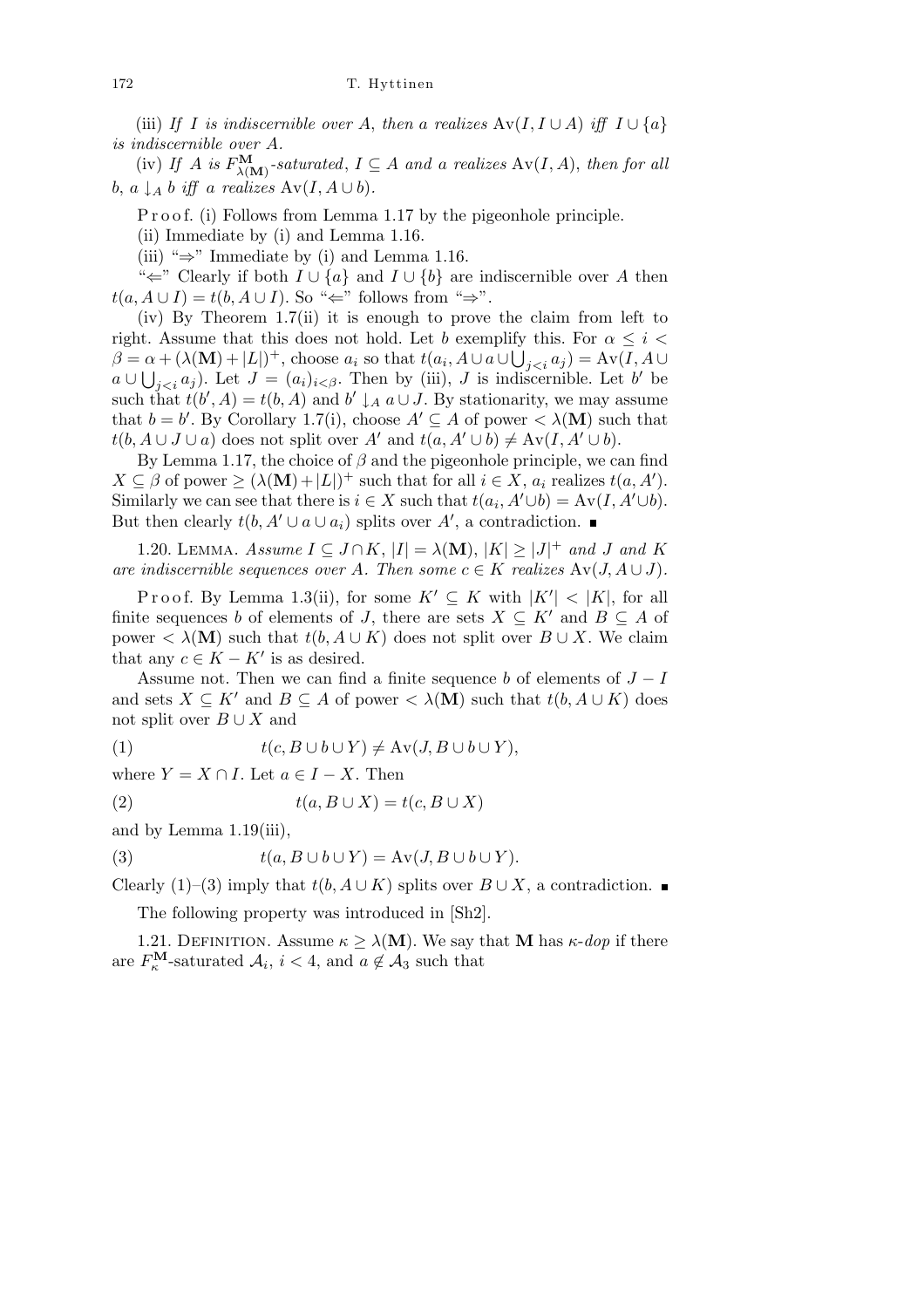- (a)  $A_0 \subseteq A_1 \cap A_2$ ,  $A_3$  is  $F_{\kappa}^{\mathbf{M}}$ -primary over  $A_1 \cup A_2$ ,
- (b)  $\mathcal{A}_1 \downarrow_{\mathcal{A}_0} \mathcal{A}_2$
- (c)  $t(a, \mathcal{A}_3)$   $\vdash \mathcal{A}_1$  and  $t(a, \mathcal{A}_3)$   $\vdash \mathcal{A}_2$ .

In the case of stable theories, the following property is equivalent to dop  $([Sh2]).$ 

1.22. DEFINITION. Assume  $\kappa \geq \lambda(M)$ . We say that **M** has *κ*-*sdop* if the following holds: there are  $F_{\kappa}^{\mathbf{M}}$ -saturated  $A_i$ ,  $i < 4$ , of power  $\kappa$  and  $I = (a_i)_{i \leq \lambda(M)} \subseteq A_3$  such that

- (a)  $A_0 \subseteq A_1 \cap A_2$ ,  $A_3$  is  $F_{\kappa}^{\mathbf{M}}$ -primary over  $A_1 \cup A_2$ ,
- (b)  $\mathcal{A}_1 \downarrow_{\mathcal{A}_0} \mathcal{A}_2$
- (c) *I* is an indiscernible sequence over  $A_1 \cup A_2$ .

The following theorem is proved in [HS]. There we used a different independence notion, but since over  $F_{\lambda(M)}^{\mathbf{M}}$ -saturated models they are equivalent, it is easy to see that dop and sdop do not depend on which independence notion is used. The claim (i) in the theorem can be proved as in the case of stable theories ([Sh2]) by using the properties of *↓* listed above. (ii) is harder.

1.23. THEOREM ([HS]). *Assume*  $\kappa = \xi^+ > \lambda_r(M)$  *and* **M** *is*  $\xi$ -stable.

- (i) If **M** has  $\kappa$ -sdop then it has  $\kappa$ -dop.
- (ii) If **M** has  $\lambda_r(\mathbf{M})$ -dop then it has  $\kappa$ -sdop.

1.24. LEMMA. Assume  $\kappa$  *is a regular cardinal*  $> \lambda(M)$ *. Let*  $\mathcal{A}$  *be*  $F_{\kappa}^{\mathbf{M}}$ *primary over A* and  $(a_i)_{i < \alpha} \subseteq A$  *be an indiscernible sequence over A. Then*  $\alpha < \kappa^+$ .

P r o o f. For a contradiction assume  $\alpha = \kappa^+$ . Let  $\mathcal{A}_0$  be  $F_{\kappa}^{\mathbf{M}}$ -primary over  $A \cup \bigcup_{i < \lambda(M)} a_i$  and  $A_1$  be  $F_{\kappa}^{\mathbf{M}}$ -primary over  $A \cup \bigcup_{i < \kappa} a_i$ . By Lemma 1.14, we may assume that  $A = A_0$ , and by Theorem 1.13(ii) that there is an automorphism *f* that takes *A* into  $A_1$  and fixes  $A \cup \bigcup_{i < \lambda(M)} a_i$  pointwise.

Let  $I = (a_i)_{i \leq \kappa}$ . By Lemma 1.20, there is  $i^* \leq \kappa^+$  such that  $t(f(a_{i^*}),$  $A \cup I$  = Av(*I*,  $A \cup I$ ). Because  $A_1$  is  $F_{\kappa}^{\mathbf{M}}$ -primary over  $A \cup \bigcup_{i \leq \kappa} a_i$  there is *B ⊆ A ∪*  $\mathcal{L}$ *i*  $\lt \kappa$  such that *t*(*f*(*a*<sub>*i*</sub><sup>*i*</sup>), *B*) *F*<sup>M</sup><sub>*k*</sub></sub>-isolates *t*(*f*(*a<sup>i</sup> <sup>∗</sup>* )*, A ∪* ېب  $i<\kappa$  *a*<sub>*i*</sub>), which is impossible, because clearly there is  $i<\kappa$  for which  $t(a_i, B) = Av(I, A \cup I) \upharpoonright B$ .

In the next chapter we will need the following theorem. It is proved in [HS]. In the case  $\xi$  is regular it is trivial, but for singular  $\xi$  all the machinery developed in [HS] is needed.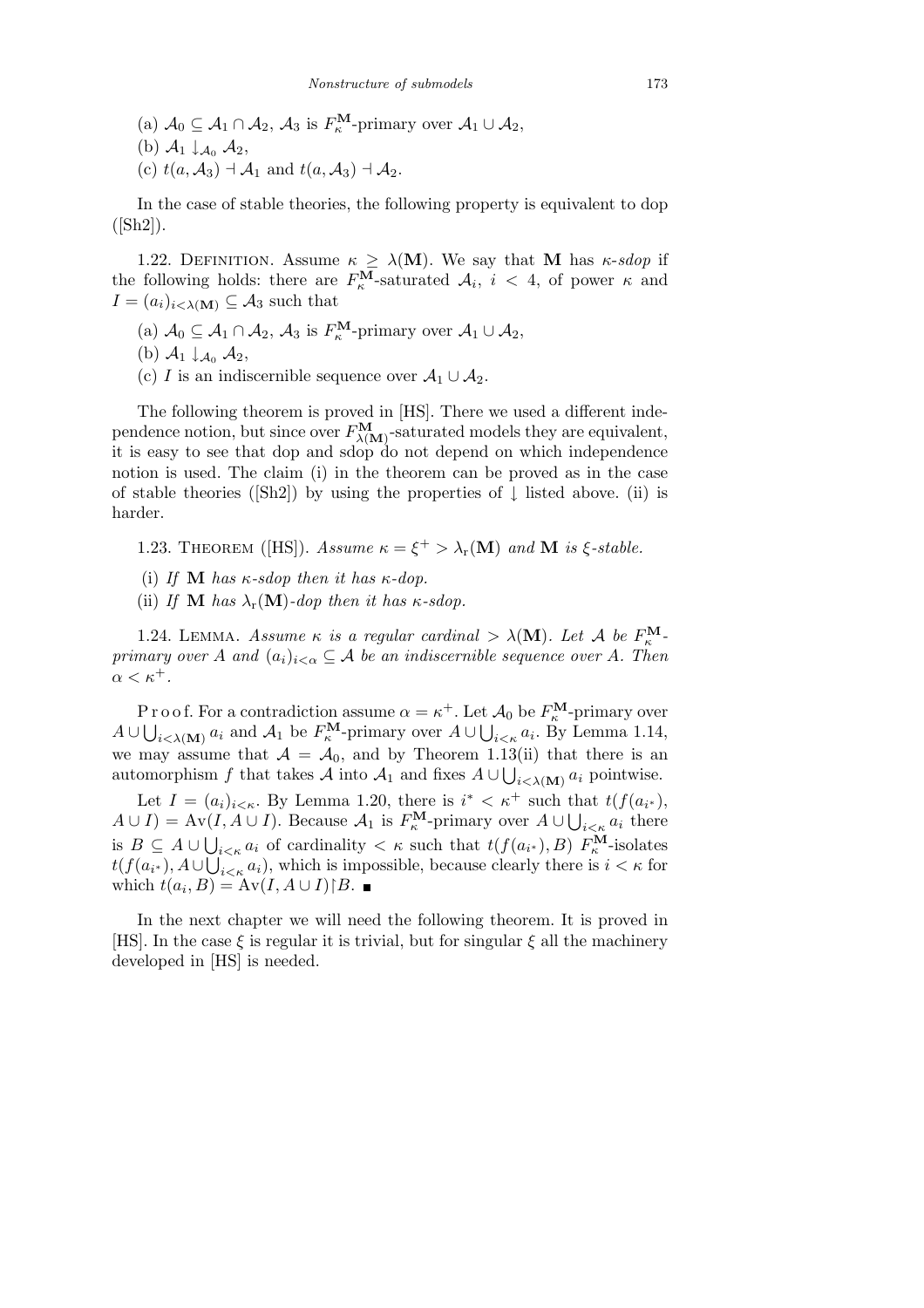1.25. THEOREM ([HS]).  $Assume \mathbf{M}$  *is*  $\xi$ -stable.

- (i) If  $A \subseteq \mathcal{A}$ ,  $|A| \leq \xi$  and  $\mathcal{A}$  is  $F_{\xi}^{\mathbf{M}}$ -saturated, then there is  $A \subseteq B \subseteq \mathcal{A}$ *such that*  $|B| = \xi$  *and B is*  $F_{\xi}^{\mathbf{M}}$ -*saturated.*
- (ii) Let  $A_i$ ,  $i < \xi \cdot \xi$ , be an increasing continuous sequence of sets such *that*
	- (a) *for all*  $i < \xi \cdot \xi$ ,  $A_{i+1}$  *is an*  $F_{\xi}^{\mathbf{M}}$ -saturated model of power  $\xi$ ,
	- (b) *for all*  $i < \xi \cdot \xi$  *and a there is*  $b \in A_{i+1}$  *such that*  $t(b, A_i) =$ *t*(*a, Ai*)*.*

*Then*  $\bigcup_{i < \xi \cdot \xi} A_i$  *is*  $F_{\xi}^{\mathbf{M}}$ -saturated.

Proof. (i) Choose  $B \subseteq \mathcal{A}$  so that it is  $F_{\xi}^{\mathbf{M}}$ -primary over *A*. By [HS], Theorem 3.14, *B* is as desired. (ii) follows from the proof of [HS], Theorem 3.14.  $\blacksquare$ 

**2. Nonstructure.** From now on we assume that  $\lambda = \lambda_r(M)^+$ , **M** has *λ*-sdop,  $\kappa > \lambda$  is regular  $\xi > \kappa^+$  is regular and  $\xi^{(\kappa^+)} = \xi$ . We will prove a nonstructure theorem for  $F_{\kappa}^{\mathbf{M}}$ -saturated elementary submodels of **M**.

REMARK. A nonstructure thererem for  $F_{\kappa}^{\mathbf{M}}$ -saturated models implies a nonstructure theorem for  $F_{\kappa'}^{\mathbf{M}}$ -saturated models for all  $\kappa' < \kappa$  and also for elementary submodels of **M**.

We follow the proofs of the related results in [Sh2]. The main differences are that we have not created a theory of strong types for **M** (in [HS] this is done) and that some types may have no free extensions over some sets. In fact, the author does not see any reason why  $t(I, \mathcal{A}_1 \cup \mathcal{A}_2)$  in the definition of *λ*-sdop should not be of such type. We overcome these problems by "replacing  $t(A, B) \perp t(C, B)$  by  $t(A, B \cup C) \in F_{\lambda}^{\mathbf{M}}(B)$ ".

Notice also that  $t(a, A) \in F_{\lambda}^{\mathbf{M}}(B)$ ,  $B \subseteq A$ , does not imply that  $a \downarrow_B A$ . Of course, if there is *b* such that  $t(b, B) = t(a, B)$  and  $b \downarrow_B A$ , then  $t(a, A) \in$  $F_{\lambda}^{\mathbf{M}}(B)$  does imply that  $a \downarrow_{B} A$ .

2.1. DEFINITION. Assume  $C \subseteq B$ . Then we write  $t(A, B) \in F_{\lambda}^{\mathbf{M}}(C)$  if for all finite  $a \in A$ , there is  $D \subseteq C$  of power  $\langle \lambda \rangle$  such that  $t(a, B) \in F_{\lambda}^{\mathbf{M}}(D)$ .

2.2. LEMMA. *There are*  $F_{\lambda}^{\mathbf{M}}$ -saturated models  $A_i$  of cardinality  $\lambda$ ,  $i < 3$ , *and an indiscernible sequence I over*  $A_1 \cup A_2$  *of power*  $\lambda(M)$  *such that* 

(i)  $A_0 \subseteq A_1 \cap A_2, A_1 \downarrow_{A_0} A_2,$ 

(ii) *there is*  $D \subseteq A_1 \cup A_2$  *of power*  $\lt \lambda$  *with the following property: if*  $C_i$ ,  $i < 3$ , are such that  $C_0 \downarrow_{\mathcal{A}_0} \mathcal{A}_1 \cup \mathcal{A}_2$  and for  $i \in \{1,2\}$  and all  $c_i \in C_i$ , there is  $D_i \subseteq A_i \cup C_0$  of power  $\lt \kappa$  such that  $t(c_i, A_1 \cup A_2 \cup C_0 \cup C_{3-i}) \in F_\lambda^{\mathbf{M}}(D_i)$ ,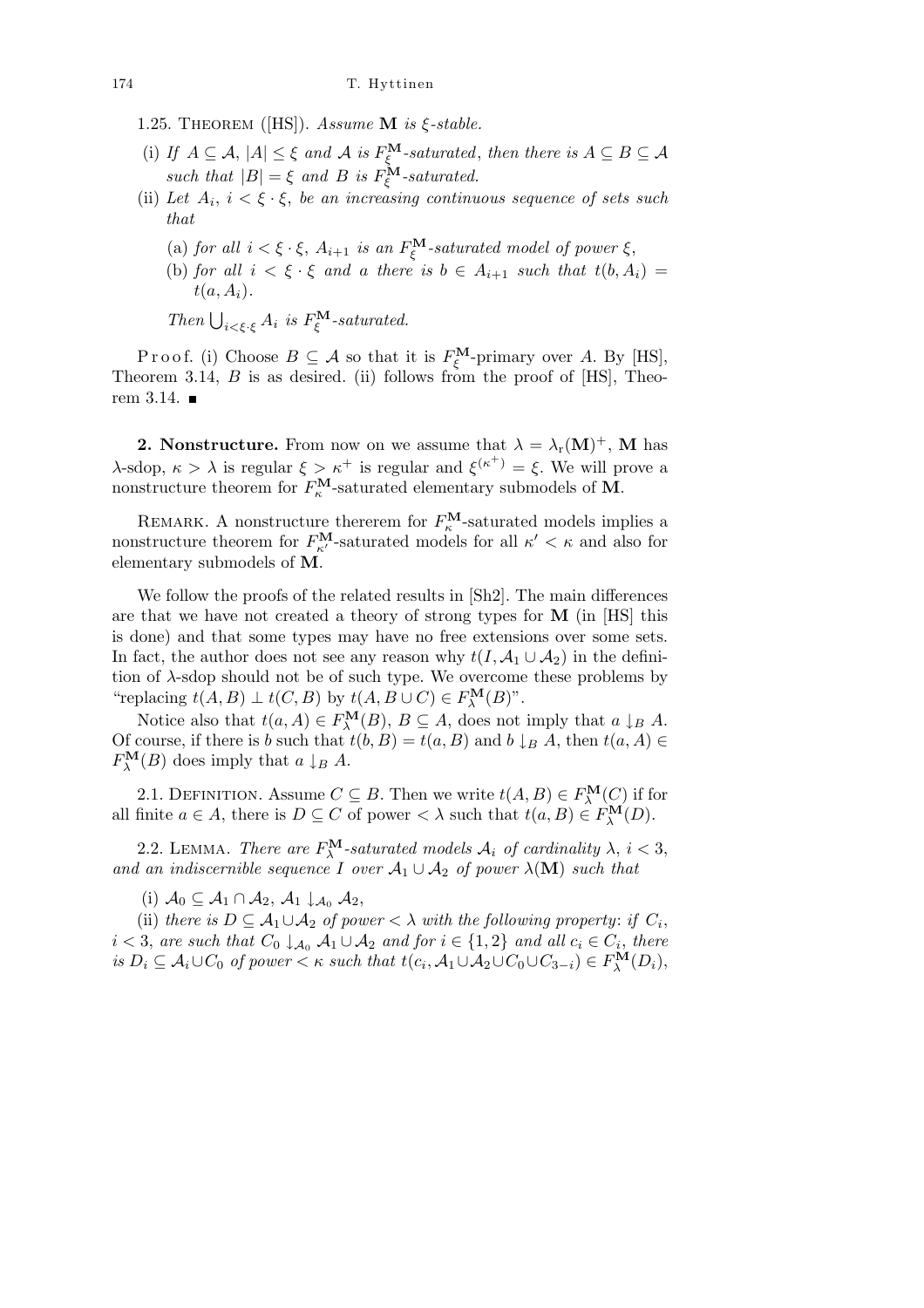*then*

$$
t(I, \mathcal{A}_1 \cup \mathcal{A}_2 \cup C_0 \cup C_1 \cup C_2) \in F_{\lambda}^{\mathbf{M}}(D).
$$

Proof. Let  $A_i$ ,  $i < 3$ , and *I* be as in the definition of  $\lambda$ -sdop,  $|I| = \lambda(M)$ . Clearly these satisfy (i). We show (ii). By Theorem 1.13(iii), let  $D \subseteq A_1 \cup A_2$ of power  $\langle \lambda \rangle$  be such that  $t(I, \mathcal{A}_1 \cup \mathcal{A}_2) \in F_{\lambda}^{\mathbf{M}}(D)$ . Clearly we may assume that  $|C_0| < \kappa$  and that  $C_1 = c_1$  and  $C_2 = c_2$  are finite. Let  $a \in A_1 \cup A_2$  be arbitrary. Then it is enough to show that

(\*) 
$$
t(I, D \cup a \cup C_0 \cup c_1 \cup c_2) \in F_{\lambda}^{\mathbf{M}}(D).
$$

Choose  $F_{\lambda(\mathbf{M})}^{\mathbf{M}}$ -saturated models  $\mathcal{D}_i$ ,  $i < 3$ , such that

- (a)  $\mathcal{D}_i \subseteq \mathcal{A}_i$  has cardinality  $\langle \lambda \rangle$  and  $\mathcal{D}_0 = \mathcal{D}_1 \cap \mathcal{D}_2$ ,
- (b)  $\mathcal{D}_1 \cup \mathcal{D}_2 \downarrow_{\mathcal{D}_0} \mathcal{A}_0$ ,  $\mathcal{D}_1 \downarrow_{\mathcal{D}_2} \mathcal{A}_2$  and  $\mathcal{D}_2 \downarrow_{\mathcal{D}_1} \mathcal{A}_1$ ,
- (c)  $D ∪ a ⊆ D<sub>1</sub> ∪ D<sub>2</sub>$ ,
- (d)  $C_0 \downarrow_{\mathcal{D}_0} \mathcal{D}_1 \cup \mathcal{D}_2$
- (e) for  $i \in \{1, 2\}$ ,  $t(c_i, A_1 \cup A_2 \cup C_0 \cup c_{3-i}) \in F_{\lambda}^{\mathbf{M}}(\mathcal{D}_i \cup C_0)$ .

The only difficulty in seeing the existence of such sets is how to pick them so that they are  $F_{\lambda(M)}^{\mathbf{M}}$ -saturated. This can be solved by using Theorem 1.25. (**M** is  $\lambda_r(M)$ -stable by [HS].)

Choose  $C'_0 \subseteq A_0$  so that  $t(C'_0, \mathcal{D}_0) = t(C_0, \mathcal{D}_0)$ . Then by (b) and (d) above, because  $\mathcal{D}_0$  is  $F_{\lambda(\mathbf{M})}^{\mathbf{M}}$ -saturated,  $t(C'_0, \mathcal{D}_1 \cup \mathcal{D}_2) = t(C_0, \mathcal{D}_1 \cup \mathcal{D}_2)$ . For  $i \in \{1,2\}$ , choose  $c_i' \in \mathcal{A}_i$  so that  $t(c_i' \cup C_0', \mathcal{D}_i) = t(c_i \cup C_0, \mathcal{D}_i)$ . By (e) above, there is an automorphism *f* such that  $f \mid (\mathcal{D}_1 \cup \mathcal{D}_2) = id_{\mathcal{D}_1 \cup \mathcal{D}_2}$ ,  $f(C_0) = C'_0$  and for  $i \in \{1, 2\}$ ,  $f(c_i) = c'_i$ . By the choice of *D* and (c) above, (*∗*) follows.

2.3. COROLLARY. *In Lemma* 2.2 *we may require that*  $|I| = \kappa^+$ .

Proof. This follows immediately from Lemma 1.19.  $\blacksquare$ 

Let  $A_i$ ,  $i < 3$ , and *I* be as in Corollary 2.3. Let *U* be a set and *R* a binary relation on *U*. We define an  $F_{\kappa}^{\mathbf{M}}$ -saturated model  $\mathcal{A}_{(U,R)}$  as follows. For all  $i \in U$  we choose  $B_i$  and  $C_i$  so that  $t(B_i, A_0) = t(A_1, A_0)$ ,  $t(C_i,\mathcal{A}_0) = t(\mathcal{A}_2,\mathcal{A}_0)$  and  $\{B_i \mid i \in U\} \cup \{C_i \mid i \in U\}$  is independent over  $\mathcal{A}_0$ . Since  $\mathcal{A}_0$  is  $F_{\lambda(M)}^{\mathbf{M}}$ -saturated, we can find these by Lemmas 1.12(i) and 1.7(ii).

For all  $i, j \in U$  we choose  $I_{ij}$  so that  $t(I_{ij} \cup B_i \cup C_j, A_0) = t(I \cup$ *A*<sub>1</sub> ∪ *A*<sub>2</sub>, *A*<sub>0</sub>). Then we let  $\mathcal{A}_{(U,R)}$  be  $F_{\kappa}^{\mathbf{M}}$ -primary over  $\bigcup \{\mathcal{B}_i \mid i \in U\}$  ∪ *f*  $\{C_i \mid i \in U\}$  ∪  $\bigcup \{I_{ij} \mid (i,j) \in R\}.$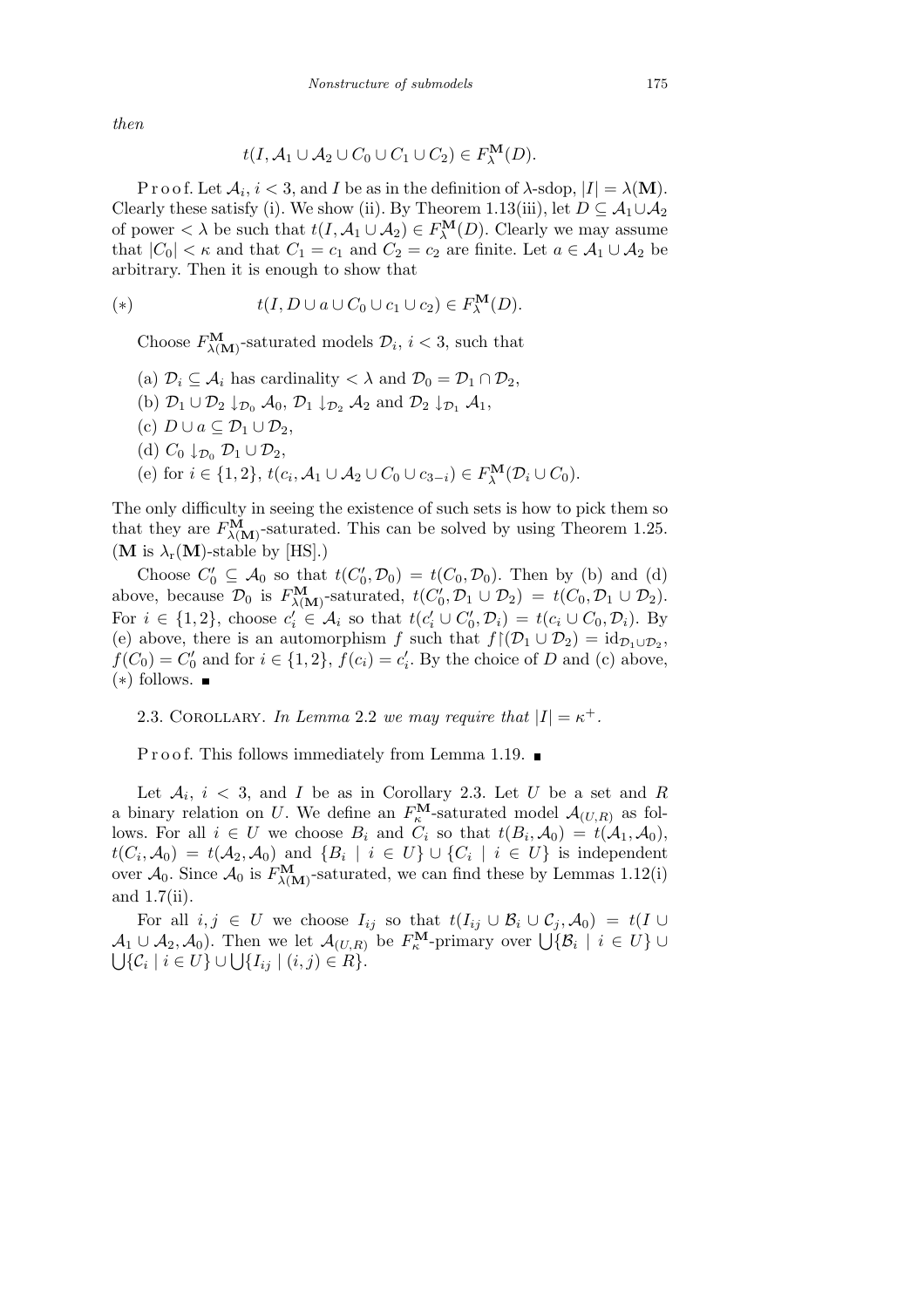2.4. LEMMA. Let  $i, j \in U, i \neq j, |U| \geq 3$  and  $D_0^R(i,j) = \bigcup \{ \mathcal{B}_u \mid u \neq i \} \cup \bigcup \{ \mathcal{C}_u \mid u \neq j \}$ *∪*  $\mathbb{Z}$  ${I_{uv} \mid u \neq i, v \neq j, (u, v) \in R}$  $D_1^R(i,j) = \bigcup \{ I_{uv} \mid u = i, v \neq j, (u, v) \in R \},$  $D_2^R(i,j) = \bigcup \{ I_{uv} \mid u \neq i, v = j, (u, v) \in R \}.$ 

*Then*

(i)  $D_0^R(i,j) \downarrow_{\mathcal{A}_0} \mathcal{B}_i \cup \mathcal{C}_j$ ,  $(iii)$  *t*( $I_{ij}$ ,  $B_i$  ∪  $C_j$  ∪  $\bigcup_{n < 3} D_n^R(i,j)) \in F_{\lambda}^{\mathbf{M}}(\mathcal{B}_i \cup \mathcal{C}_j).$ 

P r o o f. Clearly it is enough to prove this for all finite U. In particular, it is enough to assume  $U = \omega$  and R is finite. We prove this by induction on  $|R|$ .

Notice that if  $(i, j) \in R$ , then

$$
\bigcup_{n<3} D_n^R(i,j) \cup I_{ij} \cup \mathcal{B}_i \cup \mathcal{C}_j = \bigcup \{ \mathcal{B}_i \cup \mathcal{C}_i \mid i \in U \} \cup \bigcup \{ I_{uv} \mid (u,v) \in R \},\
$$

otherwise

$$
\bigcup_{n<3} D_n^R(i,j) \cup \mathcal{B}_i \cup \mathcal{C}_j = \bigcup \{ \mathcal{B}_i \cup \mathcal{C}_i \mid i \in U \} \cup \bigcup \{ I_{uv} \mid (u,v) \in R \}.
$$

For  $R = \emptyset$  the claim is clear by Lemmas 1.12(ii) and 2.2.

So assume that  $R = R' \cup \{(u, v)\}\ (R \neq R')$  and that we have proved the claim for all proper subsets of *R*. There are four cases:

1.  $(i, j) \in R$ : Let  $R^* = R - \{(i, j)\}$ . Then  $D_n^R(i, j) = D_n^{R^*}(i, j)$  for  $n < 3$ , and so (i) and (ii) follow immediately from the induction assumption.

2.  $(i, j) \notin R$ ,  $u \neq i$  and  $v \neq j$ : By the induction assumption,

$$
D_0^{R'}(i,j) \downarrow_{\mathcal{A}_0} \mathcal{B}_i \cup \mathcal{C}_j
$$

and

$$
t(I_{uv}, D_0^{R'}(i,j) \cup B_i \cup C_j) \in F_{\lambda}^{\mathbf{M}}(D_0^{R'}(i,j)).
$$

Since  $\mathcal{A}_0$  is  $F_{\lambda(\mathbf{M})}^{\mathbf{M}}$ -saturated, (i) follows.

Let  $\{I_m \mid m < n\}$  be an enumeration of  $D_1^R(i,j)$ . Then by the induction assumption, for all *m < n*,

$$
t(I_m, \mathcal{B}_i \cup \mathcal{C}_j \cup \bigcup_{k < m} I_k \cup \bigcup_{n \in \{0,2\}} D_n^R(i,j) \big) \in F_{\lambda}^{\mathbf{M}}(\mathcal{B}_i \cup D_0^R(i,j)).
$$

So by the basic properties of  $F_{\lambda}^{\mathbf{M}}$ -isolation ( $F_{\lambda}^{\mathbf{M}}$ -isolation satisfies Axiom VII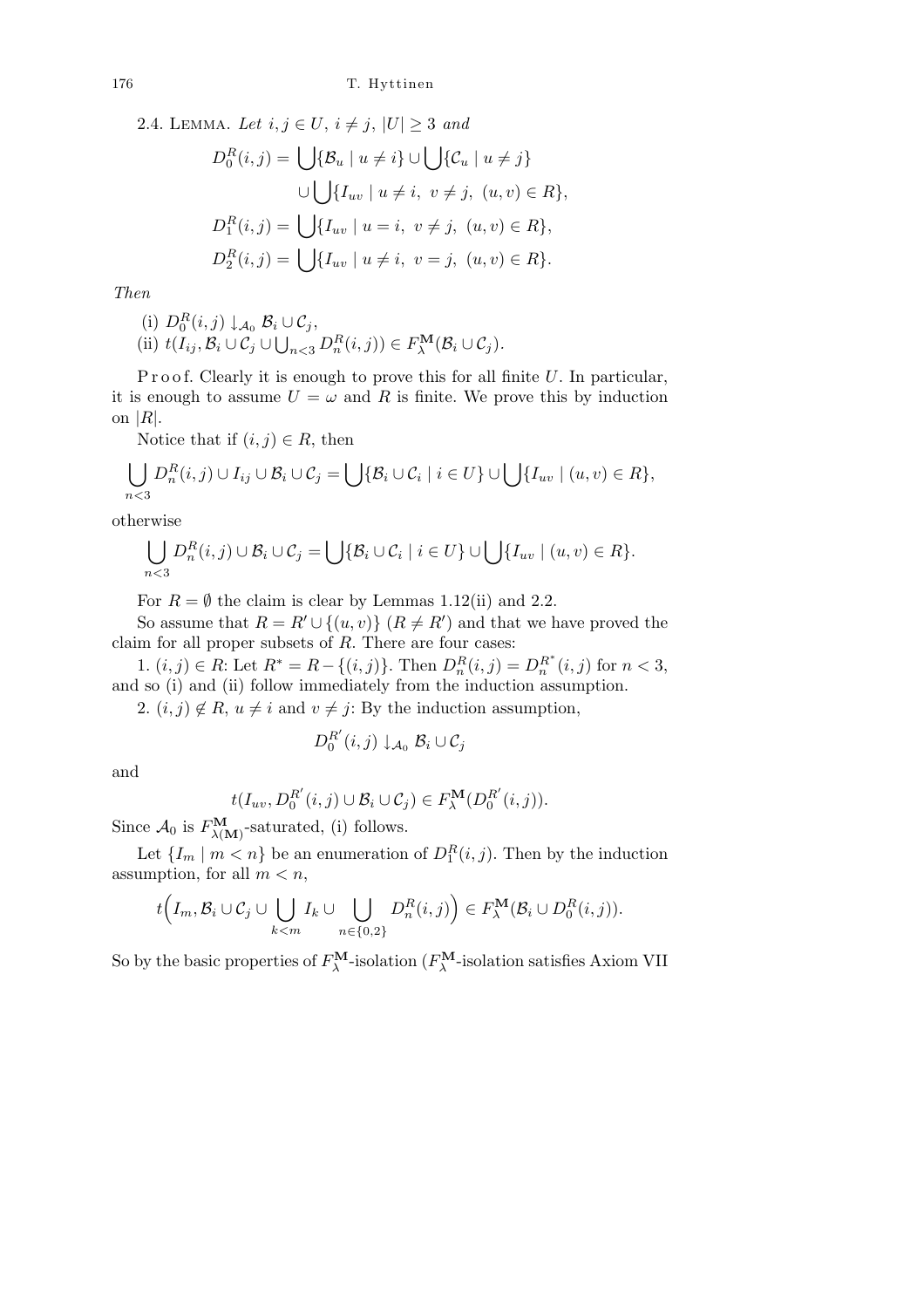for a general isolation notion in [Sh2]),

$$
t\left(D_1^R(i,j),\mathcal{B}_i\cup\mathcal{C}_j\cup\bigcup_{n\in\{0,2\}}D_n^R(i,j)\right)\in F_{\lambda}^{\mathbf{M}}(\mathcal{B}_i\cup D_0^R(i,j)).
$$

Similarly we can see that  $\overline{\phantom{a}}$ 

$$
t\left(D_2^R(i,j),\mathcal{B}_i\cup\mathcal{C}_j\cup\bigcup_{n\in\{0,1\}}D_n^R(i,j)\right)\in F_{\lambda}^{\mathbf{M}}(\mathcal{C}_j\cup D_0^R(i,j)).
$$

So by Lemma 2.2, (ii) follows.

3.  $(i, j) \notin R$ ,  $u = i$  and  $v \neq j$ : Because  $D_0^R(i, j) = D_0^{R'}$  $_{0}^{R'}(i,j)$ , (i) is immediate by the induction assumption.

As in case 2 above, by the induction assumption,  $\frac{1}{2}$ 

$$
t(D_1^R(i,j), \mathcal{B}_i \cup \mathcal{C}_j \cup \bigcup_{n \in \{0,2\}} D_n^R(i,j)\big) \in F_{\lambda}^{\mathbf{M}}(\mathcal{B}_i \cup D_0^R(i,j))
$$

and

$$
t\Big(D_2^R(i,j),\mathcal{B}_i\cup\mathcal{C}_j\cup\bigcup_{n\in\{0,1\}}D_n^R(i,j)\Big)\in F_\lambda^{\mathbf{M}}(\mathcal{C}_j\cup D_0^R(i,j)).
$$

So by Lemma 2.2, (ii) follows.

4.  $(i, j) \notin R$ ,  $u \neq i$  and  $v = j$ : As in case 3. ■

2.5. LEMMA. For all  $i, j \in U$ ,  $(i, j) \in R$  iff there is  $J \subseteq \mathcal{A}_{(U,R)}$  (of *cardinality*  $\kappa^+$ ) *such that*  $t(J \cup \mathcal{B}_i \cup \mathcal{C}_j, \mathcal{A}_0) = t(I \cup \mathcal{A}_1 \cup \mathcal{A}_2, \mathcal{A}_0)$ .

P r o o f. From left to right the claim is trivial. We prove the other direction: For a contradiction assume  $(i, j) \notin R$ . By Lemma 2.4(ii), *J* is indiscon: For a contradiction assume  $(i, j) \notin R$ . By Lemma 2.4(ii), J is mus-<br>cernible over  $\bigcup \{ \mathcal{B}_u \mid u \in U \} \cup \bigcup \{ \mathcal{C}_u \mid u \in U \} \cup \bigcup \{ I_{uv} \mid (u, v) \in R \}$ . By Lemma 1.24,  $|J| < \kappa^+$ , a contradiction. ■

We let  $\psi(x, y)$ ,  $x = x_1^x x_2$ ,  $y = y_1^y x_2$ , length $(x_1) = \text{length}(x_2) =$ length $(y_1)$  = length $(y_2)$  =  $\lambda$ , be a formula which says that there is *J* such that  $t(J \cup x_1 \cup y_2, \emptyset) = t(I \cup A_1 \cup A_2, \emptyset)$ . We do not care in which language  $\psi$ is, as long as isomorphism preserves truth in that language. We let  $\phi(x, y) =$  $\psi(x, y) \wedge \neg \psi(y, x)$ , i.e. we make  $\psi$  asymmetric.

2.6. DEFINITION ([Sh3]). Let  $\phi'(x, y) = \phi(y, x)$  and let  $\eta = (\eta, \langle)$  be a linear ordering. Assume *A* is a model and for all  $i \in \eta$  there is  $\overline{a}_i \in A^{\text{length}(x)}$ . Then we say that  $(\overline{a}_i)_{i \in \eta}$  is weakly  $(\kappa, \phi)$ -skeleton-like in A if

(i) for all  $i, j \in \eta$ ,  $\models \phi(\overline{a}_i, \overline{a}_j)$  iff  $i < j$ ,

(ii) for all  $\overline{a} \in A^{\text{length}(x)}$  there is  $K \subseteq \eta$  of power  $\lt \kappa$  such that if  $i, j \in \eta$ and  $t(i, K) = t(j, K)$  (in  $\eta$ ), then

$$
\models \phi(\overline{a}_i, \overline{a}) \leftrightarrow \phi(\overline{a}_j, \overline{a})
$$

and similarly for  $\phi'$ .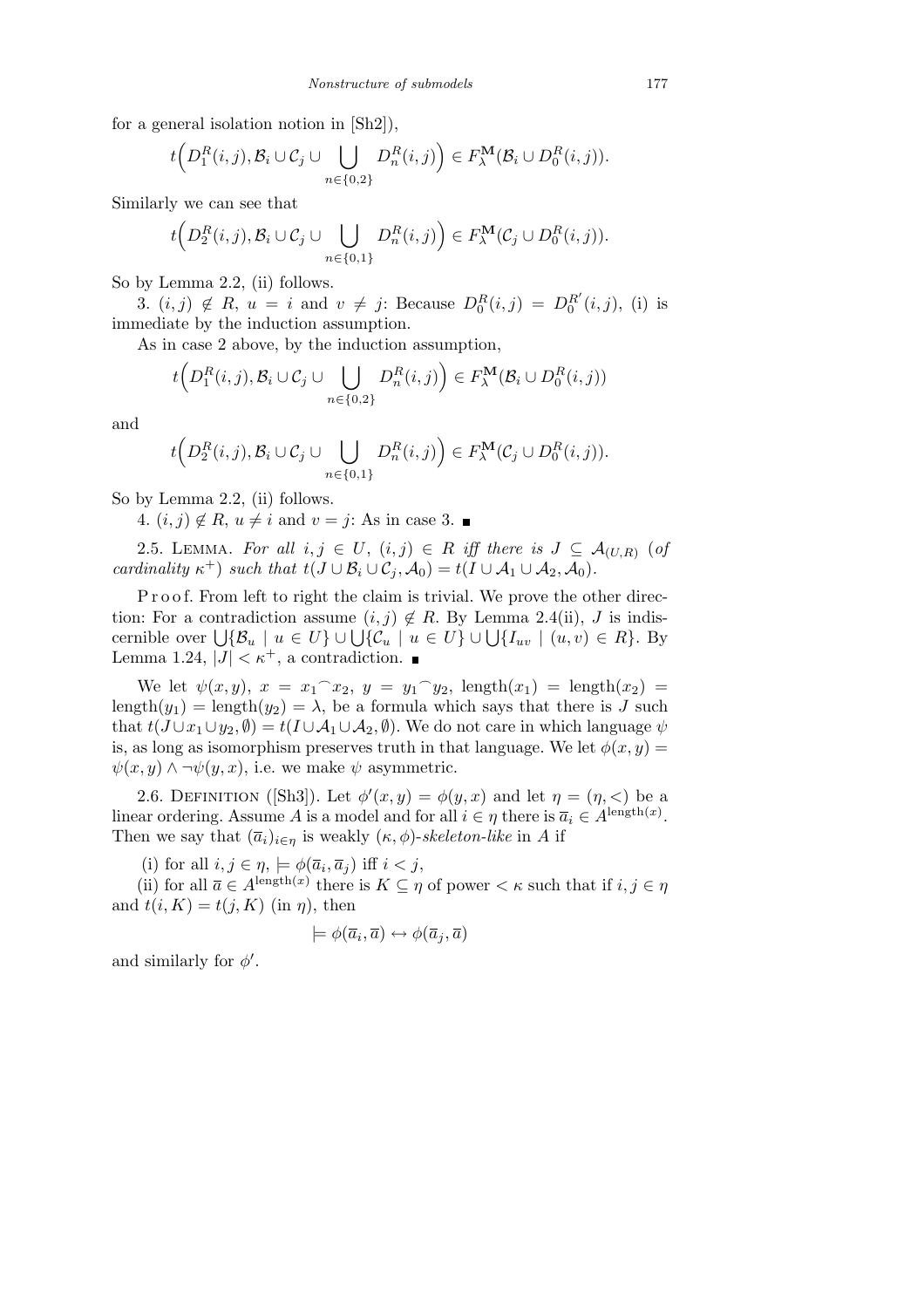We say that a linear ordering  $\eta$  is  $\kappa^+$ -dense if for all  $A, B \subseteq \eta$  of power  $\langle \kappa^+, \rangle$  the following holds: if  $a \leq b$  for all  $a \in A$  and  $b \in B$ , then there is  $c \in \eta$  such that  $a < c < b$  for all  $a \in A$  and  $b \in B$ .

2.7. LEMMA. *Assume*  $\eta$  *is a*  $\kappa^+$ -dense linear ordering. Then  $(\mathcal{B}_i \cup \mathcal{C}_i)_{i \in \eta}$ *is weakly*  $(\kappa, \phi)$ -skeleton-like in  $\mathcal{A}_n$ .

Proof. By Lemma 2.5, (i) of Definition 2.6 holds. So we need to prove (ii).

Let  $A \subseteq \mathcal{A}_{\eta}$  be of power  $\lambda$ . Because  $A_{\eta}$  is  $F_{\kappa}^{\mathbf{M}}$ -atomic over  $\bigcup \{ \mathcal{B}_i \cup \mathcal{C}_i \cup I_{ij} \mid$  $i, j \in \eta, i < j\},\$  there is  $K \subseteq \eta$  of power  $\lt \kappa$  such that for all finite sequences  $a \in A$ , there is  $D \subseteq \bigcup \{ \mathcal{B}_i \cup \mathcal{C}_i \cup \mathcal{B}_j \cup \mathcal{C}_j \cup I_{ij} \mid i < j, i, j \in K \}$  of power  $\lt \kappa$ such that  $\overline{\phantom{a}}$  $\mathbf{r}$ 

$$
t\Big(a,\bigcup\{\mathcal{B}_i\cup\mathcal{C}_i\cup\mathcal{B}_j\cup\mathcal{C}_j\cup I_{ij}\mid i
$$

Then *K* is as required:

It is enough to show that if  $x, y \in \eta$  and  $t(x, K) = t(y, K)$  (in  $\eta$ ), then

$$
\models \psi(A, \mathcal{B}_x \cup \mathcal{C}_x) \leftrightarrow \psi(A, \mathcal{B}_y \cup \mathcal{C}_y)
$$

and

$$
\models \psi(\mathcal{B}_x \cup \mathcal{C}_x, A) \leftrightarrow \psi(\mathcal{B}_y \cup \mathcal{C}_y, A).
$$

Since these are similar, we only prove the first. By symmetry, it is enough to prove "*→*".

Assume  $\models \psi(A, \mathcal{B}_x \cup \mathcal{C}_x)$ . Let  $\mathcal{B} \subseteq A$  and  $I' \subseteq \mathcal{A}_\eta$  be such that  $t(I' \cup \mathcal{B} \cup \mathcal{C}_x)$  $C_x$ ,  $\emptyset$ ) = *t*( $I \cup A_1 \cup A_2$ ,  $\emptyset$ ). Then it is easy to see that there is  $K' \subseteq \eta$  such that

(i)  $K \cup \{x\} \subseteq K', |K'| = \kappa^+,$ 

(i)  $\mathcal{B} \cup \{x\} \subseteq \mathcal{A}_{K'}$ ,  $|\mathcal{A}| = \mathcal{K}'$ ,<br>(ii)  $\mathcal{B} \cup I' \subseteq \mathcal{A}_{K'}$ , where  $\mathcal{A}_{K'}$  is  $F_{\kappa}^{\mathbf{M}}$ -primary over  $\bigcup \{\mathcal{B}_i \cup \mathcal{C}_i \mid i \in K'\}$ *∪*  $\bigcup \{I_{i,j} \mid i < j, i, j \in K'\}.$ 

CLAIM.  $A_{K'}$  is  $F_{\kappa}^{\mathbf{M}}$ -primary over  $\mathcal{B}\cup\bigcup\{\mathcal{B}_i\cup\mathcal{C}_i\mid i\in K'\}\cup\bigcup\{I_{i,j}\mid i< j,\}$  $i, j \in K'$ .

P r o o f. Since  $|\mathcal{B}| < \kappa$ , this follows from Lemma 1.14.  $\blacksquare$ <sub>Claim</sub>

Since  $\eta$  is  $\kappa^+$ -dense, there is  $K'' \subseteq \eta$  and an order preserving onto function  $f: K' \to K''$  such that  $f|K = id_K$  and  $f(x) = y$ . Let  $\mathcal{A}_{K''} \subseteq \mathcal{A}_n$ runction  $f: \mathbb{A} \to \mathbb{A}$  such that  $f | \mathbb{A} = \text{Id}_K$  and  $f(x) = y$ . Let  $\mathcal{A}_{K''} \subseteq \mathcal{A}_{\eta}$ <br>be  $F_{\kappa}^{\mathbb{M}}$ -primary over  $\mathcal{B} \cup \bigcup \{\mathcal{B}_i \cup \mathcal{C}_i | i \in K''\} \cup \bigcup \{I_{i,j} | i < j, i, j \in K''\}$ . By the choice of *K* and Lemma 2.4(ii), there is an isomorphism  $g : A_{K'} \to A_{K''}$ such that  $g | B = id_{\mathcal{B}}$  and for  $i, j \in K', i < j$ ,  $g | (B_i \cup C_i \cup B_j \cup C_j \cup I_{ij})$  is the natural isomorphism onto  $\mathcal{B}_{f(i)} \cup \mathcal{C}_{f(i)} \cup \mathcal{B}_{f(j)} \cup \mathcal{C}_{f(j)} \cup I_{f(i)f(j)}$ . Then  $g(I')$ is the required indiscernible sequence.

We have now proved all the model theory needed for nonstructure theorems, i.e. in [Sh3] it is shown that from Lemma 2.7 a nonstructure theorem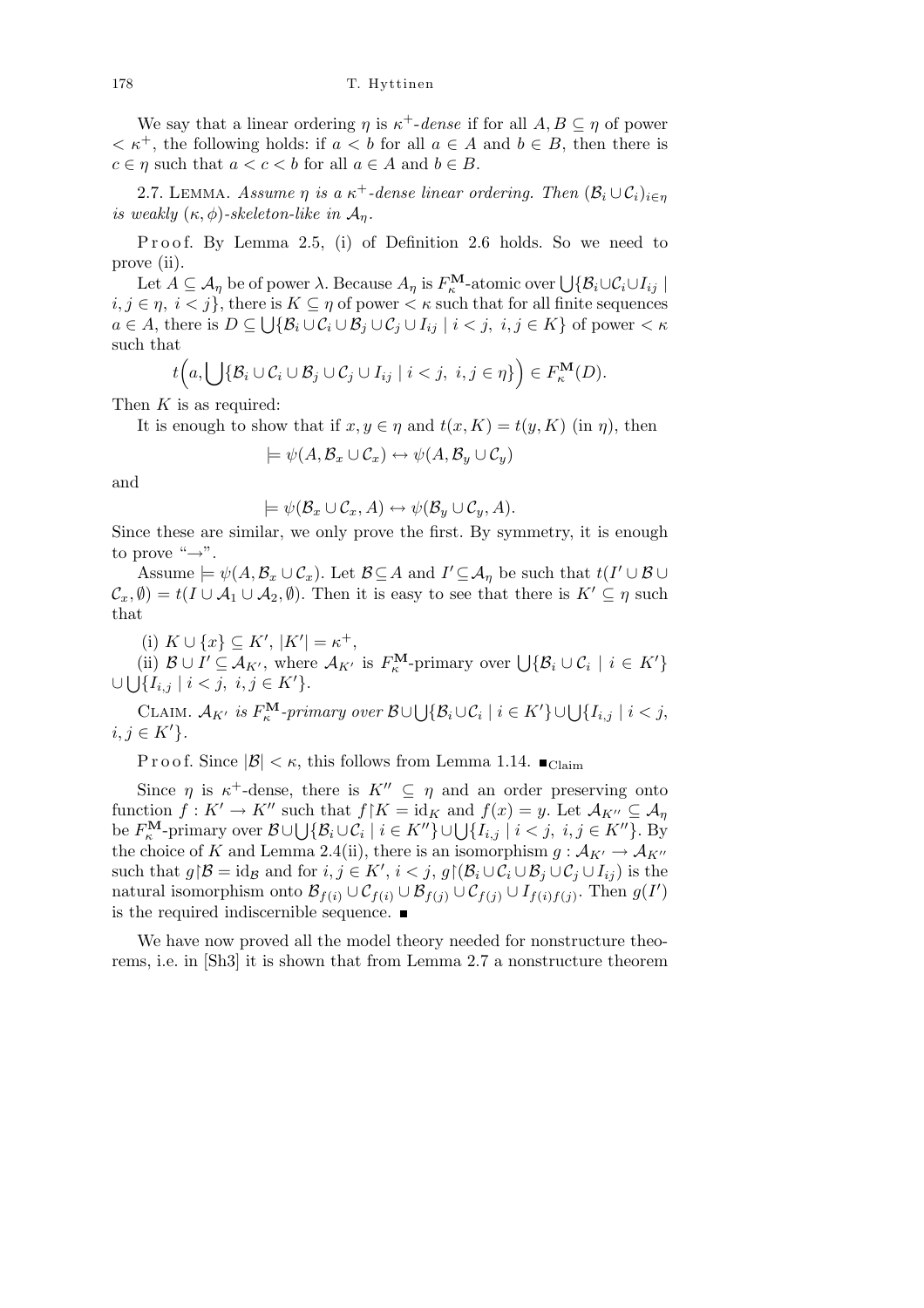follows. Notice that so far we have used only a small fraction of the cardinal assumptions that we made at the beginning of this section.

In the rest of this section, we show that from Lemma 2.7 and [Sh3] we can also get a stronger nonstructure theorem than what is explicitly proved in [Sh3]. The price we pay is that we need all the cardinal assumptions that we made at the beginning of this section. These assumptions are used in the construction of the linear orderings  $\Phi(A)$ . Notice that our (stronger) nonstructure theorem implies that if **M** has  $\lambda_{r}(\mathbf{M})$ -dop, then we cannot prove a "Shelah-style" structure theorem for  $F_{\kappa}^{\mathbf{M}}$ -saturated models. This does not follow from the result that for most  $\xi > \kappa$ , the number of  $F_{\kappa}^{\mathbf{M}}$ -saturated models of power  $\xi$  is the maximal one.

Notice also that the construction of the linear orderings  $\Phi(A)$  is essentially the one used by J. Conway to construct  $\omega_1$ -like dense linear orderings. Also the proof of the fact that our models are  $L_{\infty,\xi^+}$ -equivalent is essentially the same as the proof of the fact that  $\omega_1$ -like dense linear orderings are  $L_{\infty,\omega_1}$ -equivalent (see [NS]).

We let  $D_{\xi^+}$  be the filter on  $\xi^+$  generated by the closed unbounded subsets of  $\xi^+$  and the set  $\{\delta < \xi^+ \mid \text{cf}(\delta) \geq \kappa\}$ . If  $f : \xi^+ \to \xi^+$ , then by  $f/D_{\xi^+}$  we mean the ∼-equivalence class of *f* where  $f \sim g$  iff  $\{\delta \leq \xi^+ \mid f(\delta) = g(\delta)\}$  $\in D_{\xi^+}.$ 

2.8. DEFINITION ([Sh3]). Assume *I* is a linear ordering and  $cf(I) = \xi^+$ . Let  $(I_i)_{i \leq \xi^+}$  be an increasing continuous sequence of proper initial segments of *I* such that  $I = \bigcup_{i < \xi^+} I_i$ . Define  $f : \xi^+ \to \xi^+$  by  $f(\alpha) = \text{cf}((I - I_\alpha)^*)$ , where  $(I - I_{\alpha})^*$  is the inverse of  $I - I_{\alpha}$ .

We define  $\text{inv}_\kappa^1(I)$  as follows: If there is a closed unbounded set  $C$  in  $\xi^+$ such that  $f(\alpha) \geq \kappa$  for all  $\alpha \in C$  with  $cf(\alpha) \geq \kappa$ , then  $inv_{\kappa}^1(I) = f/D_{\xi^+}$ , otherwise we say that  $\mathrm{inv}_\kappa^1(I)$  is undefined.

Let  $\tau$  and  $\tau'$  be linear orderings. We define  $\tau + \tau'$  as follows: The universe of  $\tau + \tau'$  is  $({0} \times \tau) \cup ({1} \times \tau')$ , and  $(m, i) < (n, j)$  if  $m < n$  or  $m = n$ and  $i < j$ . We define  $\tau \times \tau'$  as follows: The universe of  $\tau \times \tau'$  is  $\tau \times \tau'$ , and  $(i, j) < (i', j')$  if  $j < j'$  or  $j = j'$  and  $i < i'$ .

We define a linear ordering  $\tau = (\tau, <)$  as follows: We let the universe of *τ* be the set of all functions  $f: \kappa^+ \to \xi$  such that for all  $i < \kappa^+$  there is  $j > i$ such that  $f(i) \neq 0$ . We order  $\tau$  so that  $f < g$  if  $f(i) < g(i)$ , where  $i < \kappa^+$ is the least ordinal such that  $f(i) \neq g(i)$ . For all  $A \subseteq \xi^+$  we define a linear ordering  $\Phi(A)$  as follows: We let  $\tau_{\alpha} = \tau$  if  $\alpha \notin A$ , and otherwise  $\tau_{\alpha} = \tau \times \kappa^*$ , bridge  $\varphi(A)$  as follows: we let  $\tau_{\alpha} = \tau \ln \alpha \notin A$ , and otherwise  $\tau_{\alpha} = \tau \times \kappa$ ,<br>where  $\kappa^*$  is the inverse of  $\kappa$ . The universe of  $\Phi(A)$  is  $\bigcup_{\alpha < \xi^+} {\alpha} \times \tau_{\alpha}$  and  $\Phi(A)$  is ordered so that  $(\alpha, f) < (\beta, g)$  iff  $\alpha < \beta$  or  $\alpha = \beta$  and  $f < g$ .

2.9. LEMMA. (i)  $\tau$  *is a*  $\kappa^+$ -dense linear ordering of power  $\xi$ ,  $\tau \times \xi \cong \tau$ *and for all*  $\alpha < \xi$ ,  $\tau \times (\alpha + 1) \cong \tau$ .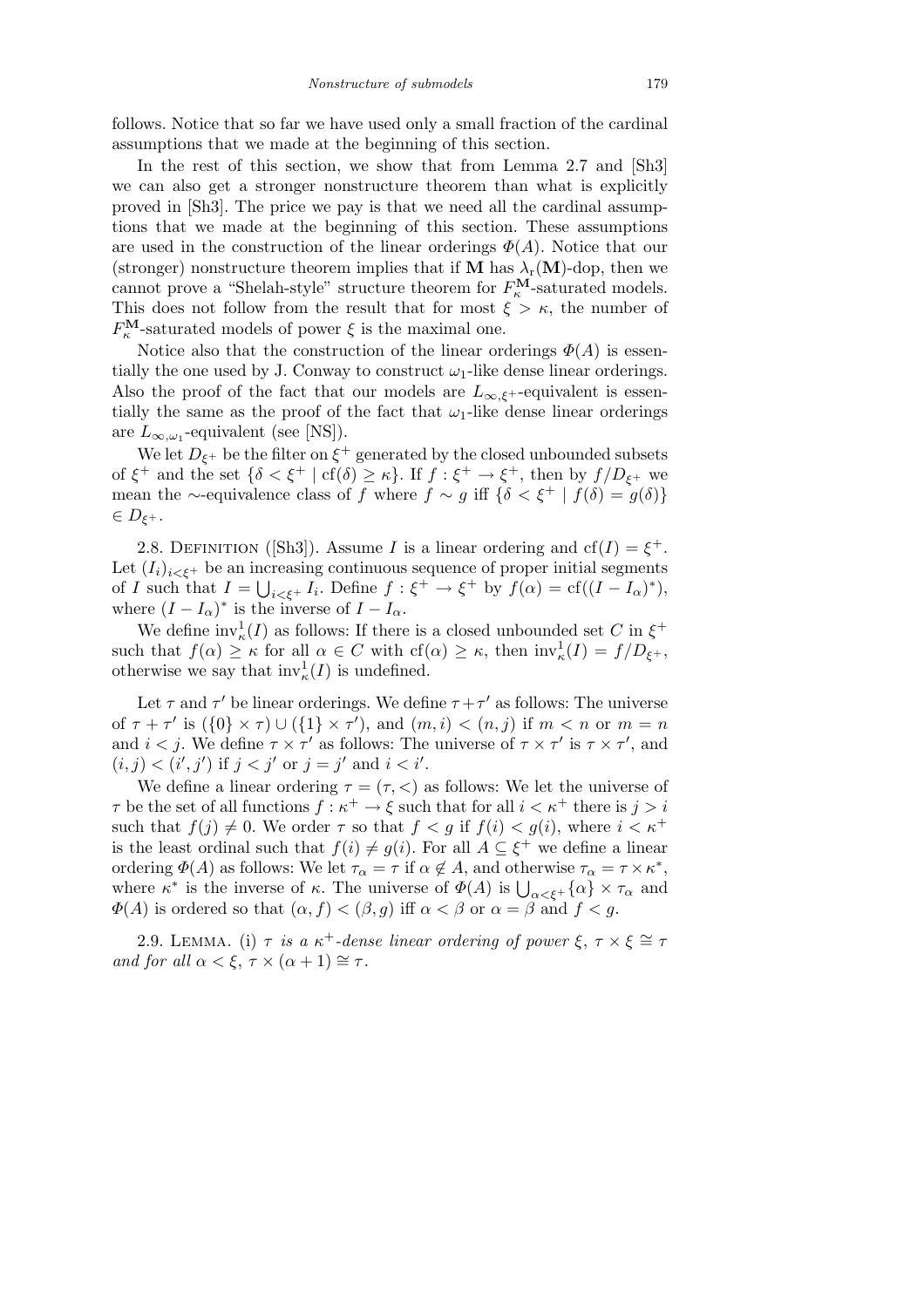(ii) 
$$
\tau \times (\xi + \kappa^*) \cong \tau
$$
.  
\n(iii) If  $A \subseteq \{\alpha < \xi^+ \mid cf(\alpha) \ge \kappa^+\}$ , then  $\Phi(A)$  is  $\kappa^+$ -dense.  
\n(iv) Let

$$
\Phi(A,\alpha) = \{\alpha\} \times \tau_{\alpha}, \quad \Phi(A,<\alpha) = \bigcup_{\beta < \alpha} \Phi(A,\beta), \quad \Phi(A,\beta,\alpha) = \bigcup_{\beta \le \gamma < \alpha} \Phi(A,\gamma).
$$

*Then*  $|\Phi(A, \langle \alpha \rangle)| \leq \xi$  *for all*  $\alpha < \xi^+$  *and if*  $E \subseteq \{\alpha < \xi^+ | \operatorname{cf}(\alpha) = \xi\}$ *then the following is true: if*  $\beta \leq \alpha < \xi^+$  *and*  $\beta \notin E$ , *then*  $\Phi(E, \beta, \alpha + 1) \cong$  $\Phi(\emptyset, \beta, \alpha + 1)$ .

 $(v)$   $inv_{\kappa}^1(\Phi(A)) \neq inv_{\kappa}^1(\Phi(A'))$  *if*  $(A \triangle A') \cap {\alpha < \xi^+ | \text{cf}(\alpha) \geq \kappa}$  *is stationary, where*  $A \triangle A'$  *means the symmetric difference of*  $A$  *and*  $A'$ *.* 

P r o o f. (i) Immediate by the definitions.

(ii) For all  $i < \kappa$ , we let  $\tau^i$  be the set of those  $f \in \tau$  such that for all  $j < i$ ,  $f(j) = 0$  and  $f(i) \neq 0$ . We let  $\tau^k$  be the set of those  $f \in \tau$  such that for all  $j < \kappa$ ,  $f(j) = 0$ . We order these by the induced order. Then clearly for all  $i \leq \kappa$ ,  $\tau^i \cong \tau$  and so  $\tau + \tau \times \kappa^* \cong \tau$ . By this and the first part of (i), the claim follows.

(iii) Immediate.

(iv) Using (i) and (ii), by an easy induction on  $\alpha$  we can see that  $\Phi(E, \beta, \alpha + 1) \cong \tau$ , from which the claim follows.

(v) Immediate by the definitions.  $\blacksquare$ 

Let  $E_i$ ,  $i < \xi^+$ , be such that

(i) for all  $i < \xi^+$ ,  $E_i \subseteq {\alpha < \xi^+ \mid \text{cf}(\alpha) = \xi}$  is stationary,

(ii) for all  $i < j < \xi^+, E_i \cap E_j = \emptyset$ .

These exist by [Sh2], Appendix, Theorem 1.3(2). For all  $C \subseteq \xi^+$ , let  $E_C =$  $\sum_{i \in C} E_i$ . Let  $F(C) = \sum_{i \leq \xi^+} \Phi_i(C)$ , where  $\Phi_i(C)$ ,  $i \leq \xi^+$ , are disjoint copies of  $(\widetilde{\Phi}(E_C))^*$  (= inverse of  $\widetilde{\Phi}(E_C)$ ). We write  $\mathcal{A}_C$  for  $\mathcal{A}_{F(C)}$ . Notice that  $F(C)$ is  $\kappa^+$ -dense.

2.10. LEMMA. *There are sets*  $C_i \subseteq \xi^+, i < 2^{(\xi^+)}$ , such that for  $i \neq j$ ,  $\mathcal{A}_{C_i} \not\cong \mathcal{A}_{C_j}$ .

Proof. Since for all  $C \neq D$ ,  $\text{inv}_\kappa^1(\Phi(E_C)) \neq \text{inv}_\kappa^1(\Phi(E_D))$ , we can prove the claim exactly as Theorem 3.11(a) of [Sh3] (the second method).  $\blacksquare$ 

2.11. LEMMA. *For all*  $C, D \subseteq \xi^+, \mathcal{A}_C \equiv \mathcal{A}_D(L_{\infty,\xi^+})$ .

P r o o f. It is enough to show that *∃* has a winning strategy for  $G_{\xi^+}^{\omega}(\mathcal{A}_C, \mathcal{A}_D)$ , the Ehrenfeucht–Fraisse game of length  $\omega$  in which the players choose sets of power  $\langle \xi^+$ .

We write *S*(*C*) for  $\mathbf{r}$ 

$$
\bigcup \{\mathcal{B}_i \mid i \in F(C)\} \cup \bigcup \{\mathcal{C}_i \mid i \in F(C)\} \cup \bigcup \{I_{ij} \mid i < j\}
$$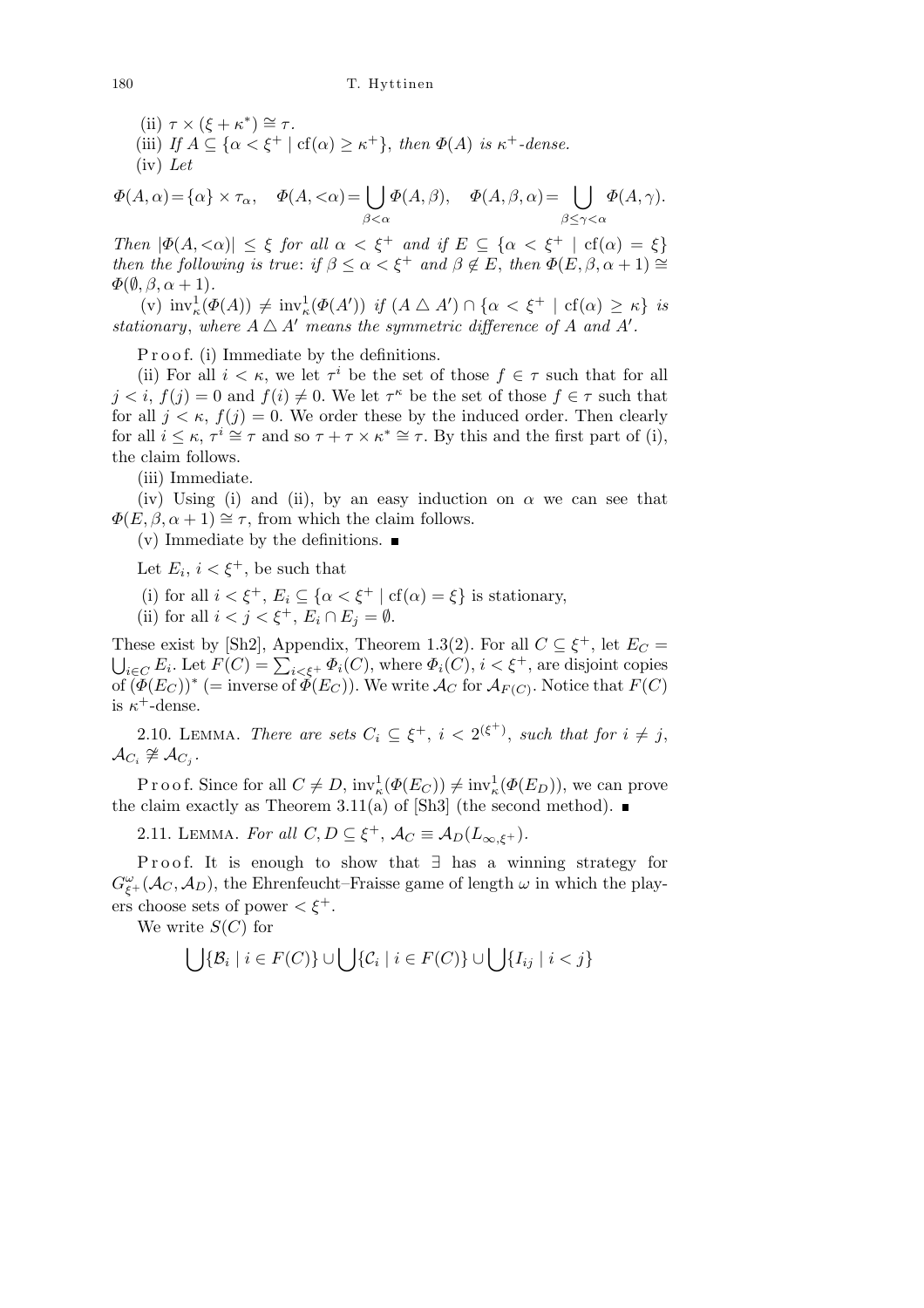and similarly for  $S(D)$ . Let  $(S(C), \{c_i \mid i < \alpha\}, (C_i \mid i < \alpha))$  and  $(S(D),$  ${d_i | i < \alpha}$ ,  $(D_i | i < \beta)$ ) be  $F_{\kappa}^{\mathbf{M}}$ -constructions of  $\mathcal{A}_C$  and  $\mathcal{A}_D$ , respectively (see [Sh2]). Because  $\xi^{<\kappa} = \xi$ , if we choose the constructions carefully we may assume  $\alpha = \beta = \xi^+$ .

Let  $f_i$  be the natural one-one and onto function from  $\Phi_i(C)$  to  $\Phi(E_C)$ . By  $F(C, \langle \gamma \rangle)$  we mean  $\bigcup_{i \leq \gamma} f_i^{-1}(\Phi(E_C, \langle \gamma \rangle))$ . We write  $S(C, \gamma)$  for

$$
\bigcup \{ \mathcal{B}_i \mid i \in F(C, <\gamma) \} \cup \bigcup \{ \mathcal{C}_i \mid i \in F(C, <\gamma) \} \cup \bigcup \{ I_{ij} \mid i < j, i, j \in F(C, <\gamma) \}
$$

and similarly for  $S(D, \gamma)$ . We write

$$
A(C, \gamma) = S(C, \gamma) \cup \{c_i \mid i < \gamma\}
$$

and similarly for  $A(D, \gamma)$ .

Assume now that the players have played *n* rounds and *∃* has played so that she has chosen  $\alpha^{n-1} < \xi^+$  of cofinality  $\kappa$  and partial isomorphisms  $f^{n-1}: A(C, \alpha^{n-1}) \to A(D, \alpha^{n-1})$  and  $g^{n-1}: F(C, \langle \alpha^{n-1} \rangle \to F(D, \langle \alpha^{n-1} \rangle))$ so that

(i)  $A(C, \alpha^{n-1})$  and  $A(D, \alpha^{n-1})$  are  $F_{\kappa}^{\mathbf{M}}$ -saturated,

(ii) for all  $i < j$ ,  $i, j \in F(C, < \alpha^{n-1})$ ,  $f^{n-1} \upharpoonright (B_i \cup C_i)$  and  $f^{n-1} \upharpoonright I_{ij}$ are the natural isomorphisms onto  $B_{g^{n-1}(i)} \cup C_{g^{n-1}(i)}$  and  $I_{g^{n-1}(i)g^{n-1}(j)}$ , respectively,

(iii) if  $c_i \in A(C, \alpha^{n-1})$  then  $C_i \subseteq S(C, \alpha^{n-1}) \cup \{c_j \mid j < i\}$ , if  $d_i \in$  $A(D, \alpha^{n-1})$  then  $D_i \subseteq S(D, \alpha^{n-1}) \cup \{d_j \mid j < i\},$ 

 $(iv)$  *∃* has chosen her moves according to  $f^{n-1}$ .

Notice that by (i) and (iii),  $A(C, \alpha^{n-1})$  is  $F_{\kappa}^{\mathbf{M}}$ -primary over  $S(C, \alpha^{n-1})$ and  $A(D, \alpha^{n-1})$  is  $F_{\kappa}^{\mathbf{M}}$ -primary over  $S(D, \alpha^{n-1})$ .

Let *A* be the move of  $\forall$  in round *n*. By symmetry we may assume  $A \subseteq \mathcal{A}_C$ .

It is easy to see that for all  $\gamma$  there is  $\delta > \gamma$  of cofinality  $\kappa$  such that *A*(*C, δ*) is  $F_{\kappa}^{\mathbf{M}}$ -saturated and if  $c_i \in A(C, \delta)$  then  $C_i \subseteq S(C, \delta) \cup \{c_j \mid$ *j*  $\lt i$ }. So for all  $\gamma$  there is  $\gamma^*$   $> \gamma$  of cofinality  $\kappa$  such that  $A(C, \gamma^*)$  and  $A(D, \gamma^*)$  are  $F_{\kappa}^{\mathbf{M}}$ -saturated and if  $c_i \in A(C, \gamma^*)$  and  $d_i \in A(D, \gamma^*)$  then  $C_i \subseteq S(C, \gamma^*) \cup \{c_j \mid j < i\}$  and  $D_i \subseteq S(D, \gamma^*) \cup \{d_j \mid j < i\}$ , respectively.

Let  $\gamma > \alpha^{n-1}$  be such that  $A \subseteq A(C, \gamma)$ . We let  $\alpha^n = \gamma^*$ . Since  $\alpha^{n-1} \notin$  $E_C \cup E_D$ , by the properties of the orderings  $\Phi(E')$  we can find a partial isomorphism  $g^n$ :  $F(C, \langle \alpha^n \rangle) \rightarrow F(D, \langle \alpha^n \rangle)$  such that  $g^{n-1} \subseteq g^n$  (apply Lemma 2.9(iv)  $\kappa$  times).

As in the proof of Theorem 1.13(iii) (this is the same proof as the proof of [Sh2], Theorem IV, 3.2), we see that for all  $e \in A(C, \alpha^{n-1})$  there is  $E \subseteq S(C, \alpha^{n-1})$  of cardinality  $\lt \kappa$  such that  $t(e, S(C)) \in F_{\kappa}^{\mathbf{M}}(E)$  and similarly for *D*. This implies that we can find a partial isomorphism *f* :